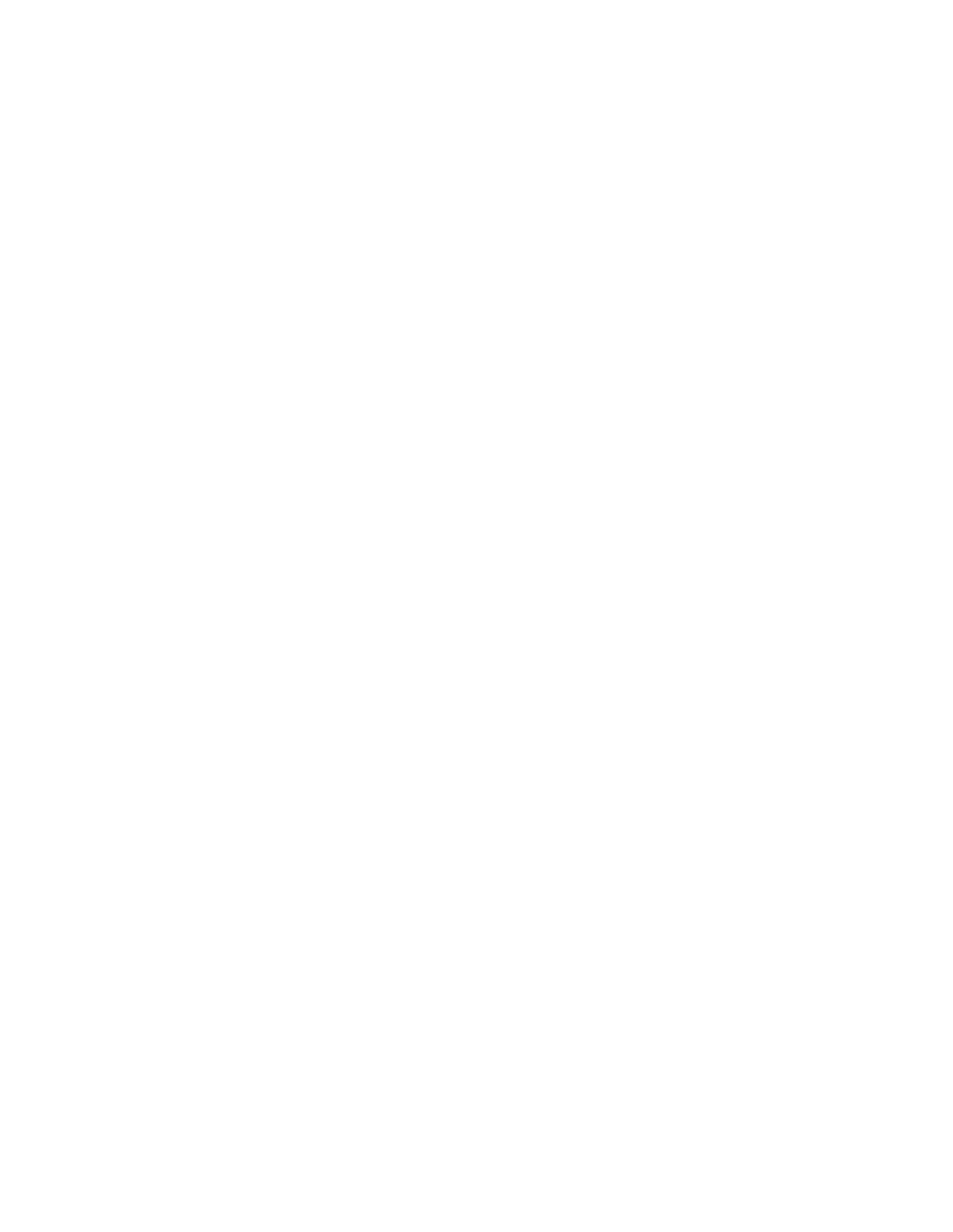. . . . . . Security Services Markup Language Version 0.7a

. . . .

| <b>INTRODUCTION</b><br>$\boldsymbol{2}$                                                       | 2                                           |
|-----------------------------------------------------------------------------------------------|---------------------------------------------|
| 2.1 STRUCTURE OF THIS DOCUMENT                                                                | $\boldsymbol{2}$                            |
| <b>S2ML USE CASE SCENARIOS</b><br>$\mathbf{3}$                                                | $\boldsymbol{2}$                            |
| 3.1 SCENARIO #1: USER-DRIVEN TRANSACTIONS<br>3.2 SCENARIO #2: SERVICE-DRIVEN TRANSACTIONS     | $\boldsymbol{2}$<br>$\overline{\mathbf{4}}$ |
| 3.3 SCENARIO #3: HOSTED SERVICES                                                              | 5                                           |
| <b>ARCHITECTURE</b><br>$\overline{\mathbf{4}}$                                                | 5                                           |
| $\bullet$                                                                                     | ٠                                           |
| <b>4.1 NAME ASSERTIONS AND ENTITLEMENTS</b>                                                   | $\overline{7}$<br>9                         |
| 4.2 AUTHENTICATION (AUTH) AND AUTHORIZATION (AZ) SERVICES<br><b>ASSERTION VALIDITY</b><br>4.3 | 13                                          |
|                                                                                               | 14                                          |
| 4.3.1 AUDIENCE RESTRICTION                                                                    |                                             |
| <b>4.4 SCOPE AND LIMITATIONS</b>                                                              |                                             |
| <b>MESSAGE SET</b><br>5                                                                       | 14<br>15                                    |
| 5.1 URI NAMING INFRASTRUCTURE                                                                 | 15                                          |
| 5.2 COMMON SYNTAX                                                                             | 15                                          |
| 5.2.1<br>THIS                                                                                 | 15                                          |
| 5.2.2 ISSUER                                                                                  | 15                                          |
| 5.2.3 VALIDITYINTERVAL                                                                        | 15                                          |
| 5.2.4 DATETIME DATE                                                                           | 16                                          |
| 5.2.5 AUDIENCES                                                                               | 16                                          |
| 5.2.6 DEPENDSON URIREFERENCE                                                                  | 17                                          |
| 5.2.7<br><b>REQUEST</b><br>5.2.8                                                              | 17                                          |
| <b>RESULTCODE</b><br>5.3<br><b>AUTHENTICATION</b>                                             | 17<br>17                                    |
| 5.3.1 NAMEASSERTION                                                                           | 17                                          |
| 5.3.2 REQUEST MESSAGE                                                                         | 18                                          |
| 5.3.3<br><b>RESPONSE MESSAGE</b>                                                              |                                             |
| 5.3.4<br>LOGIN                                                                                | 18<br>19                                    |
| 5.3.5<br><b>CREDENTIALS</b>                                                                   | 19                                          |
| 5.3.6<br><b>AUTHDATA</b><br><b>AUTHTYPE</b><br>5.3.7                                          | 20<br>20                                    |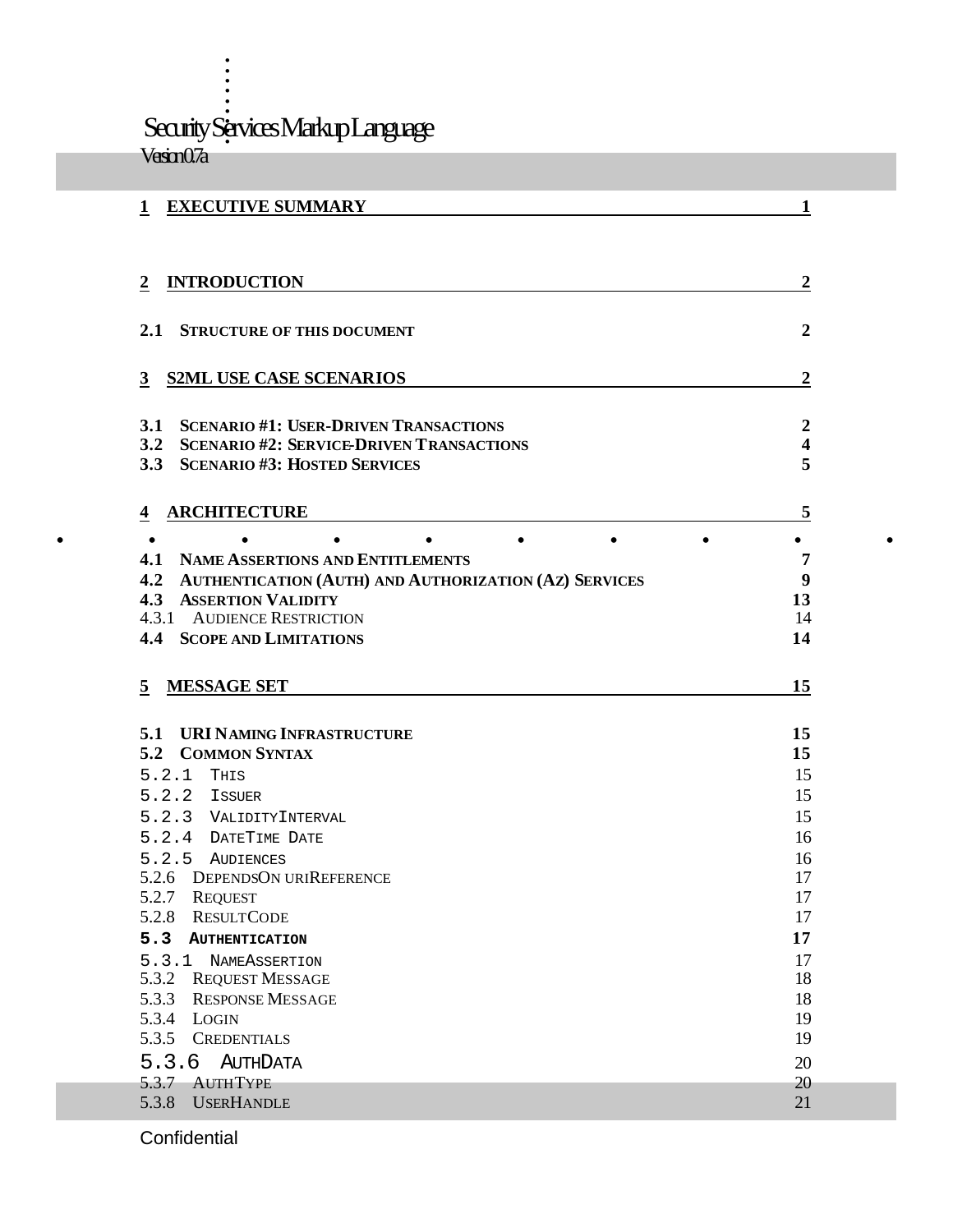| 5.3.9<br><b>IDENTITYTOKEN</b>                         | 21 |
|-------------------------------------------------------|----|
| 5.4<br><b>AUTHORIZATION</b>                           | 21 |
| 5.4.1<br><b>ENTITLEMENT</b>                           | 21 |
| 5.4.2<br><b>REQUEST MESSAGE</b>                       | 22 |
| <b>RESPONSE MESSAGE</b><br>5.4.3                      | 22 |
| 5.4.4 RESOURCECONTEXT                                 | 23 |
| $5.4.5$ AZDATA                                        | 23 |
| 5.4.6 QUESTION                                        | 23 |
| 5.4.7<br><b>ANSWER</b>                                | 23 |
| <b>BINDING</b><br>6                                   | 24 |
|                                                       |    |
| 6.1 HTTP B INDING                                     | 24 |
| <b>6.2 MIME B INDING</b>                              | 26 |
| <b>6.1.1 MIME HEADER</b>                              | 27 |
| <b>6.1.2 S/MIME MESSAGE TOP-LEVEL SIGNATURE BLOCK</b> | 27 |
| <b>6.1.3 S2ML SECURITY DOCUMENTS BLOCK</b>            | 28 |
| <b>6.1.4 ENCRYPTED/SIGNED PAYLOAD BLOCK</b>           | 30 |
| 6.2 EBXML B INDING                                    | 31 |
| <b>6.3 SOAP B INDING</b>                              | 31 |
| <b>CONFORMANCE</b><br>7                               | 31 |
| <b>APPENDIX A</b><br>URI EQUALITY: LEXICAL COMPARISON | 33 |
| APPENDIX B: SECURING A MULTI-STEP TRANSACTION         | 35 |
| <b>APPENDIX C</b><br><b>REFERENCES</b>                | 36 |
| <b>APPENDIX D LEGAL NOTICES</b>                       | 37 |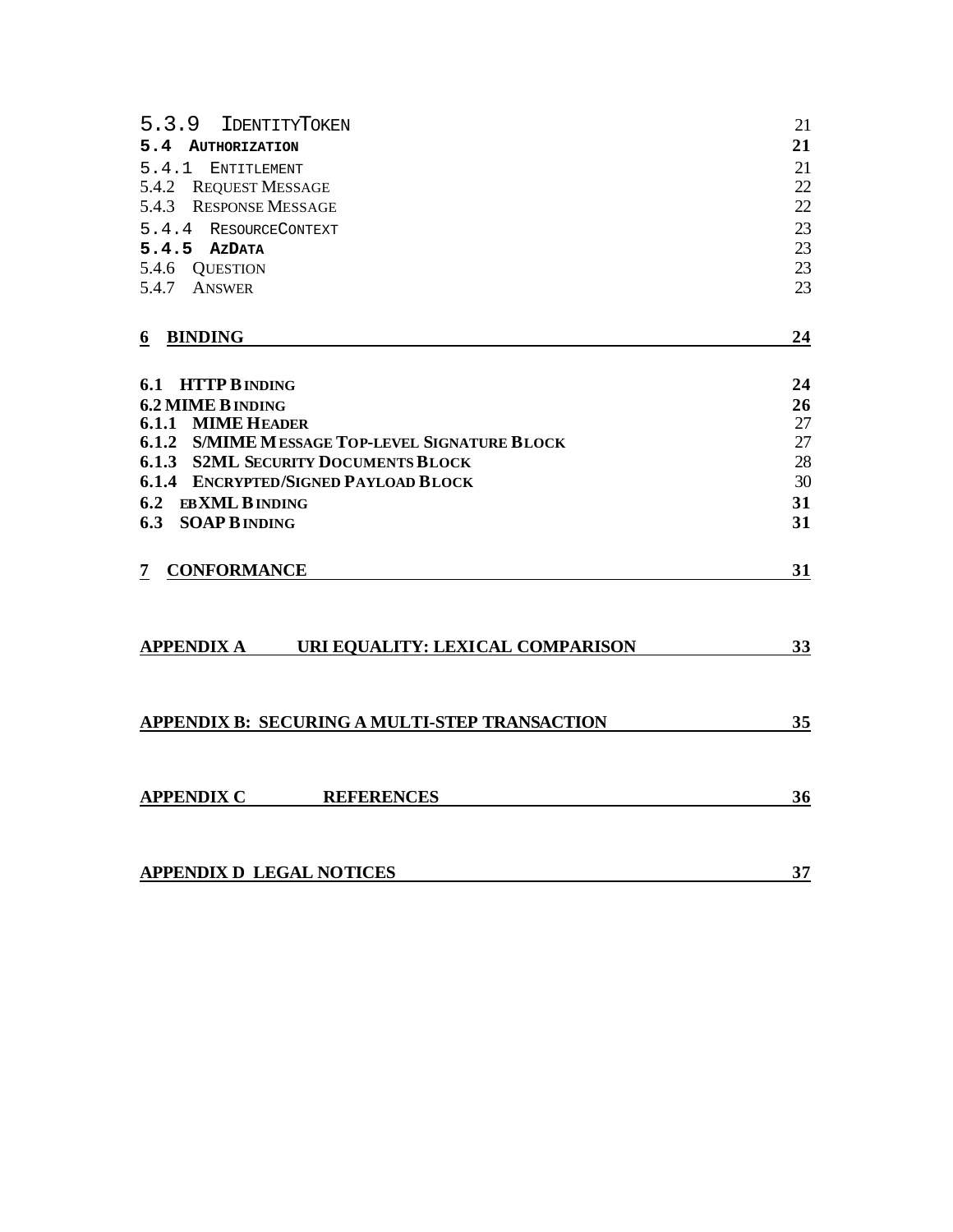## Security Services Markup Language

Version 0.7a

## **1 Executive Summary**

Security Services Markup Language (S2ML) is a set of XML schemas and interfaces for *security services*. S2ML provides a standard description of *authentication* and *authorization* as XML request and response pairs. There are a wide range of authentication technologies in use, such as, login-password, SSL, Digital Signing, Kerberos, Smart Cards etc. There are also many frameworks for authorization including ACLs, Capabilities, Java Authorization Model etc. A major design goal for S2ML is to provide a single syntax within which a broad class of authentication and authorization techniques can be expressed and used.

S2ML identifies two key schemas --- *Name Assertions* and *Entitlements* --- that provide a foundation for *sharing* security artifacts on the internet. Traditionally, security has been viewed in the context of a transaction that is entirely contained within a single enterprise. Increasingly, transactions, whether driven by users or document flow, may authenticate at a portal or marketplace and complete through interactions at other sites. Authentication, authorization and entitlement information required to complete or enable a transaction may originate from many sites and be interpreted at other sites.

The following XML schemas and security interfaces are described in this document:

- *NameAssertion:* the result of successful authentication is a digitally signed XML assertion describing the authentication type, user and authenticator.
- *Entitlement:* is a digitally signed XML assertion consisting of a "portable" package of authorization data created by an issuing authority concerning an authenticated subject.
- *Authentication:* An *AuthReques*t document contains *credentials*; the result of authentication is an *AuthResponse* document containing a *NameAssertion* and may also include *Entitlements*.
- *Authorization:* An *AzRequest* document contains an *NameAssertion*, zero or more *Entitlements* and an authorization *Question*; the *AzResponse* document contains an *Answe*r and may also include *Entitlements.*

*Audit*, based on logging and analysis of security-related data, is a key requirement in security systems. S2ML supports audit by including information in schemas, which may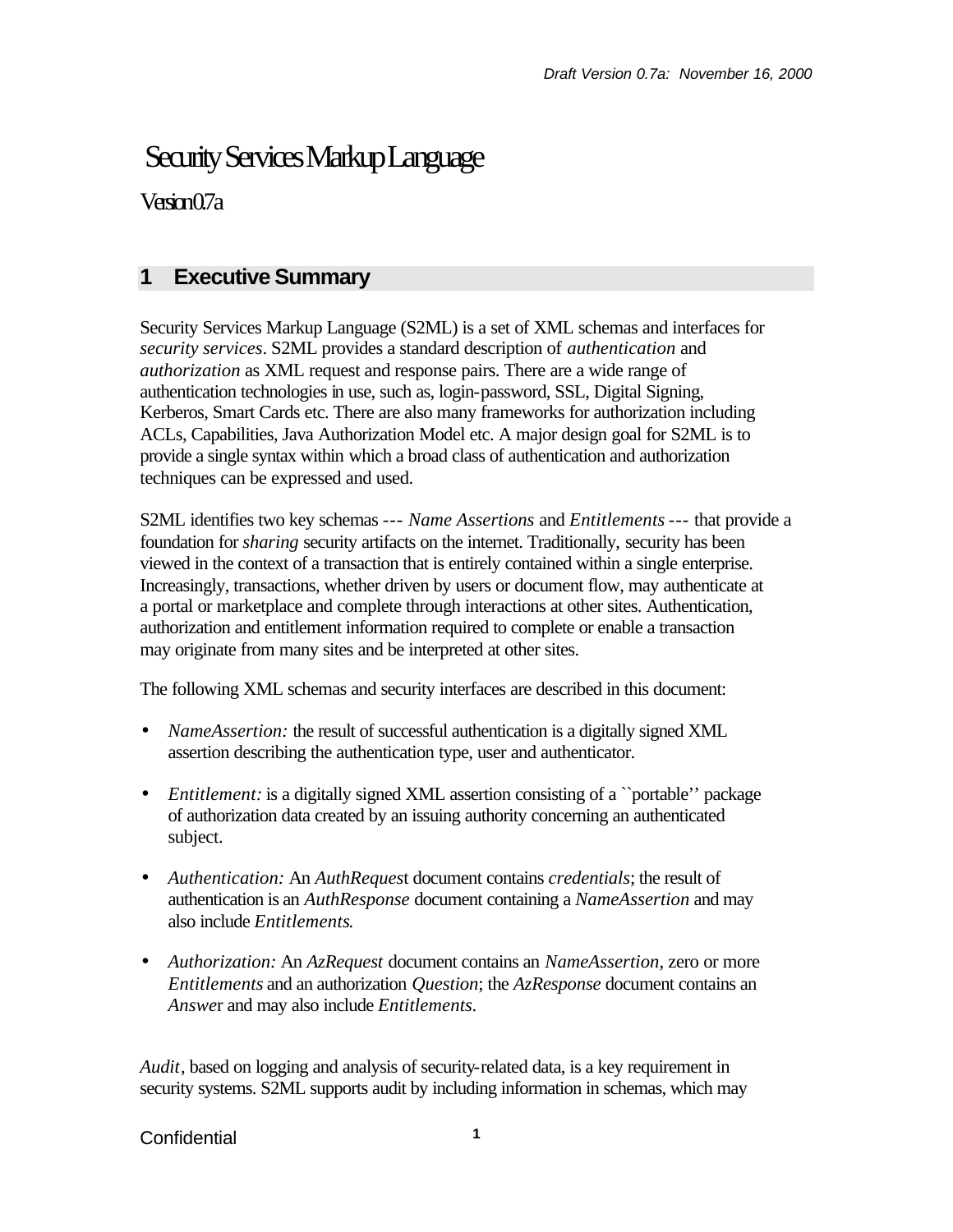be used to establish sequencing relationships between requests, responses, name assertions and entitlements over long time periods.

## **2 Introduction**

This document describes schemas for *Name Assertions*, *Entitlement Assertions* as well as a XML-based request-response protocol for two *security services*: authentication and authorization. The protocol consists of requests and response pairs of XML documents for each service.

2.1 Structure of this document

The remainder of this document describes S2ML, the Security Service Markup Language.

**Section 3**: Use Cases B2B and B2C Use Cases are described.

**Section 4: Architecture** The S2ML architecture is described.

**Section 5**: Message Set. The semantics of the protocol messages is defined.

**Section 6:** Bindings Bindings for HTTP, MIME, SOAP and ebXML are described.

**Section 7:** Conformance

## **3 S2ML Use Case Scenarios**

S2ML can be used in environments where transactions are driven by users or services.

3.1 Scenario #1: User-Driven Transactions

Companies need a way to securely share user information as users travel across trusted partner sites. The information to be shared through single sign-on includes authentication, authorization, and profile. In this model, each partner site has its own security infrastructure. In addition to a business relationship, we assume that partners have established a trust relationship.

A typical example of a user-driven transaction environment is a large bank and its partners such as travel agencies, a 401K management company, payment services, etc. In this case, a user logs on to the large bank and can seamlessly visit the large bank's partner sites without having to re-authenticate.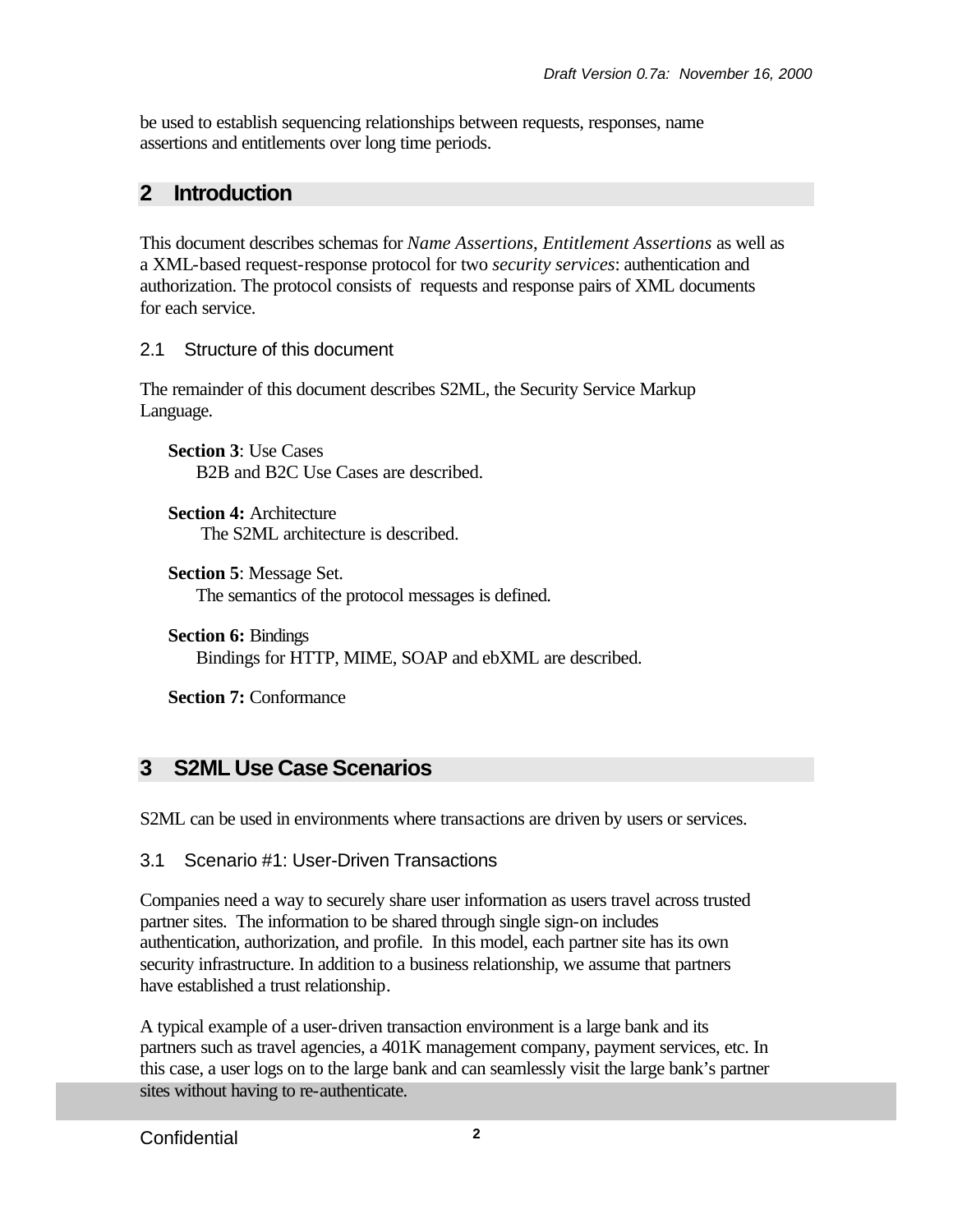Another typical user-driven transaction environment can include an Application Service Provider (ASP) aggregator that provides its users with seamless access to all the ASPs part of its trusted relationship.

In user-driven transaction environments, identity assertions can travel with the user in various ways, typically using cookies or HTTP headers.

In the following example, users are able to visit SiteA and SiteB seamlessly.

- (1) User logs on to SiteA and identifies herself to access SiteA's protected resources.
- (2) Based on the information provided at log-in time by the user, SiteA generates an S2ML-based assertions including entitlements. S2ML assertions may be generated through the use of a S2ML conformant security engine, or, by components that transform the output of existing security engines to S2ML.
- (3) User clicks on a link to a resource located at, and protected by, SiteB.
- (4) User is allowed into SiteB without having to re-authenticate (information about the S2ML security token travels with the user as a HTTP header.) The information about the user authenticated at SiteA together with the entitlements from SiteA is used to complete the transaction. SiteB may also query SiteA about the user's authorizations. Thus authorization information may be both ``pushed'' from A to B, and "pulled" on an as-needed basis by B from A.

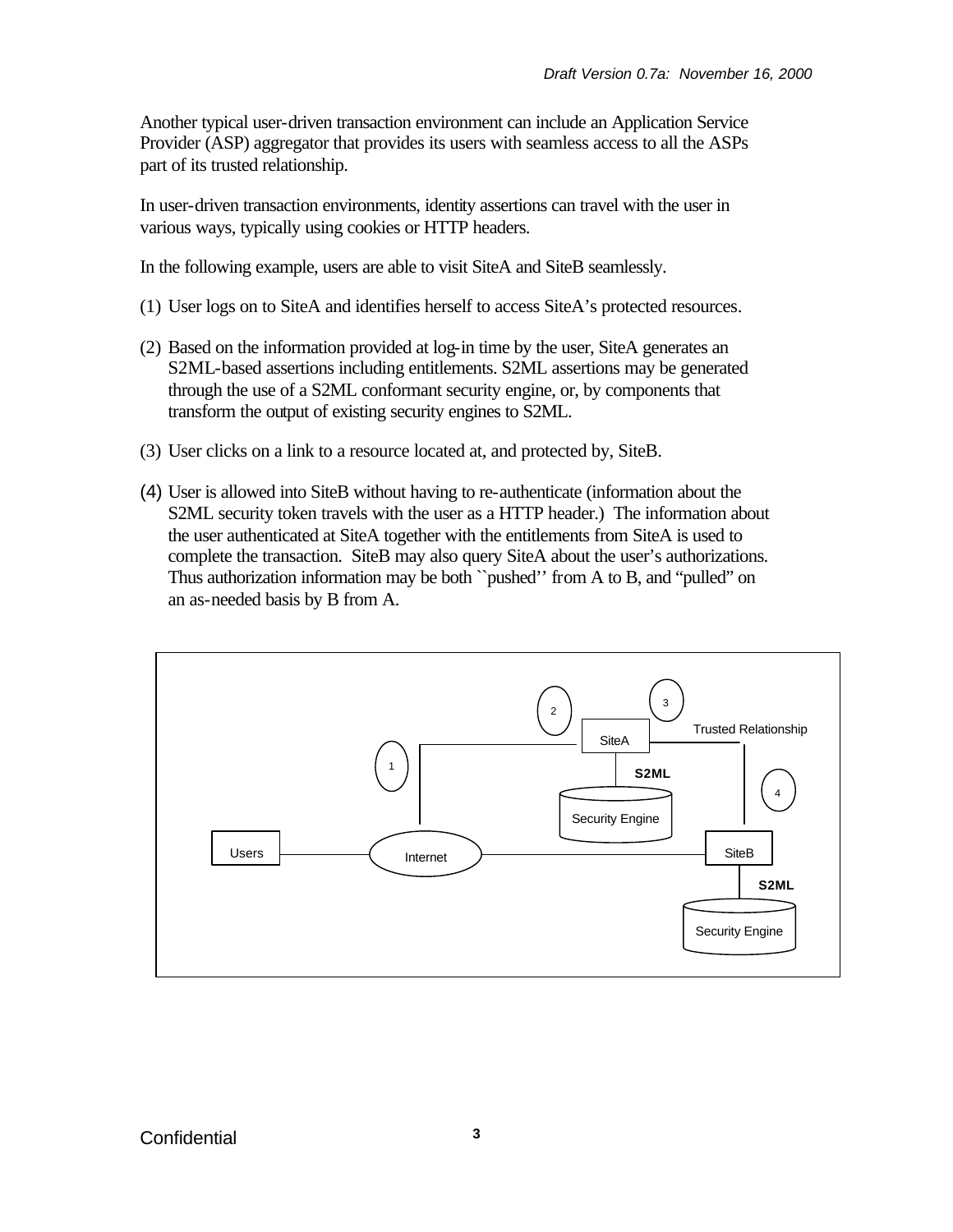## 3.2 Scenario #2: Service-Driven Transactions

A typical example is multiple exchange environments as illustrated in the following figure. In this model, it is assumed that the buyer and supplier sides have a trusted relationship.

This example scenario focuses on sharing authorization entitlements between ExchangeA and ExchangeB.



- (1) The buyer (an individual or a buying entity) pushes the XML document to ExchangeA. The document includes credentials, e.g., name / pwd, etc. (credentials can alternatively be discovered at the transport level.)
- (2) ExchangeA authenticates the user based on credentials, and inserts a name assertion (subject description) and entitlements (for example, credit analysis information) into the document. ExchangeA can optionally remove the credentials from the document.
- (3) The message is sent to ExchangeB using any messaging framework (SOAP, ebXML, RMI, multi-part MIME, RosettaNet, etc.) over any transport protocol (HTTPS, SMTP, JMS, FTP, MSMQ, IBMMQ, etc.)
- (4) ExchangeB checks the entitlements (credit analysis information in this example) against policies stored in the security engine. If additional authorization information is needed, exchange B may ``pull'' that information from A.
- (5) Based on the credit analysis information, the document is pushed to the appropriate supplier side, such as one that accepts a risk level matching the credit rating found in the provided credit analysis information.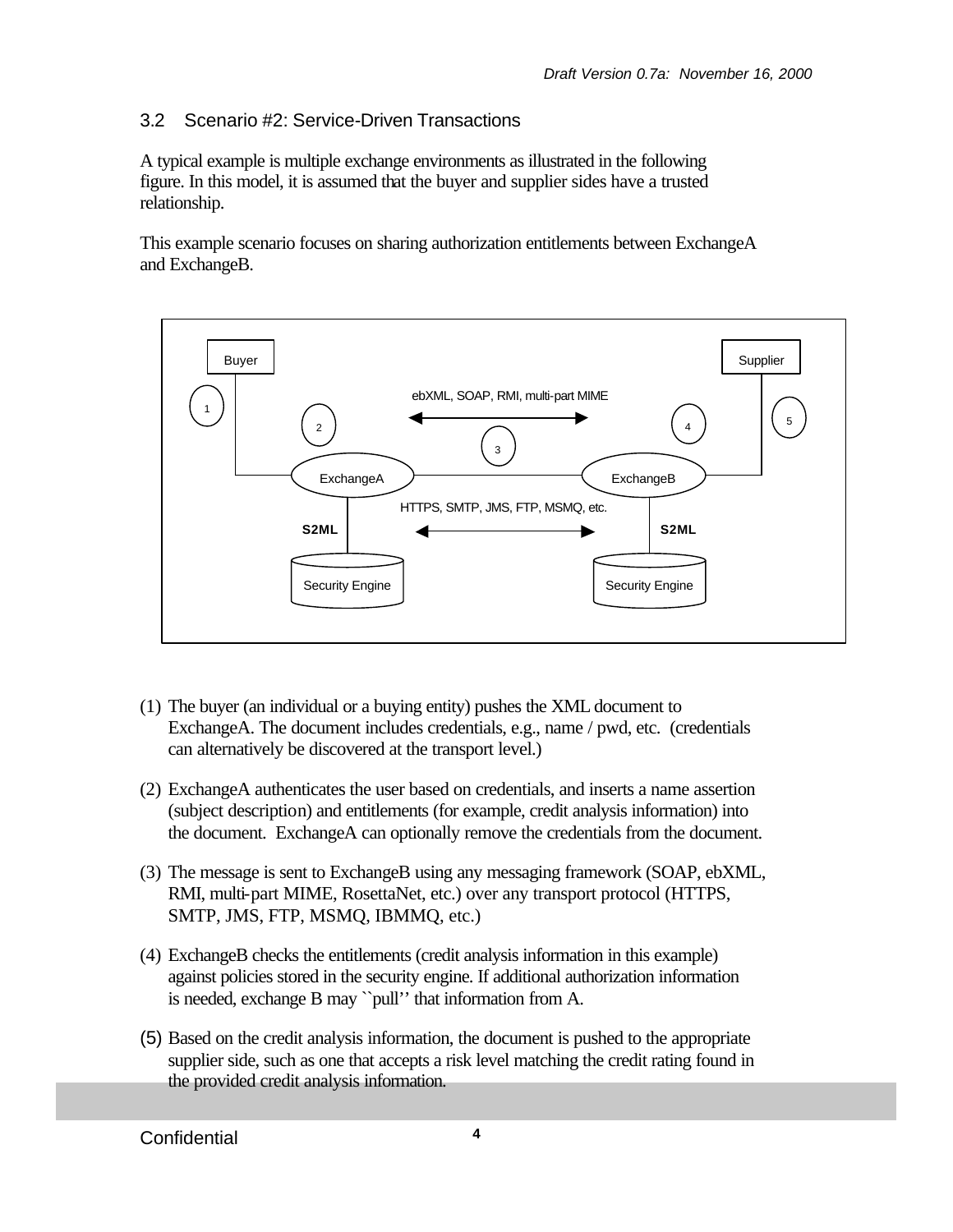#### 3.3 Scenario #3: Hosted Services

In this scenario, enterprises can subscribe to remote authentication and authorization services and they can access these services through S2ML. Remote authentication and authorization services are hosted at different sites and are completely distinct. Enterprises manage their own user and policy data at the hosted service.



- (1) User1 logs on to EnterpriseA.
- (2) User1 is authenticated by EnterpriseA using remote authentication service.
- (3) User2 logs on to EnterpriseB.
- (4) User2 is authenticated by EnterpriseB using the same remote authentication service used in  $(2)$ .
- (5) User1 and User2 access services (i.e., business processes) at EnterpriseA and EnterpriseB. For example, a user may need specific authorization to make a purchase.

#### **4 Architecture**

We assume that one or more computational entities or *actors* are utilizing security services. Examples of actors include application servers, application programs, security services, transport and message-level interceptors etc. Various *subjects*, such as endusers, programs, actors and documents interact with the actors so as to carry out some computational process. The actors utilize security services through S2ML interfaces to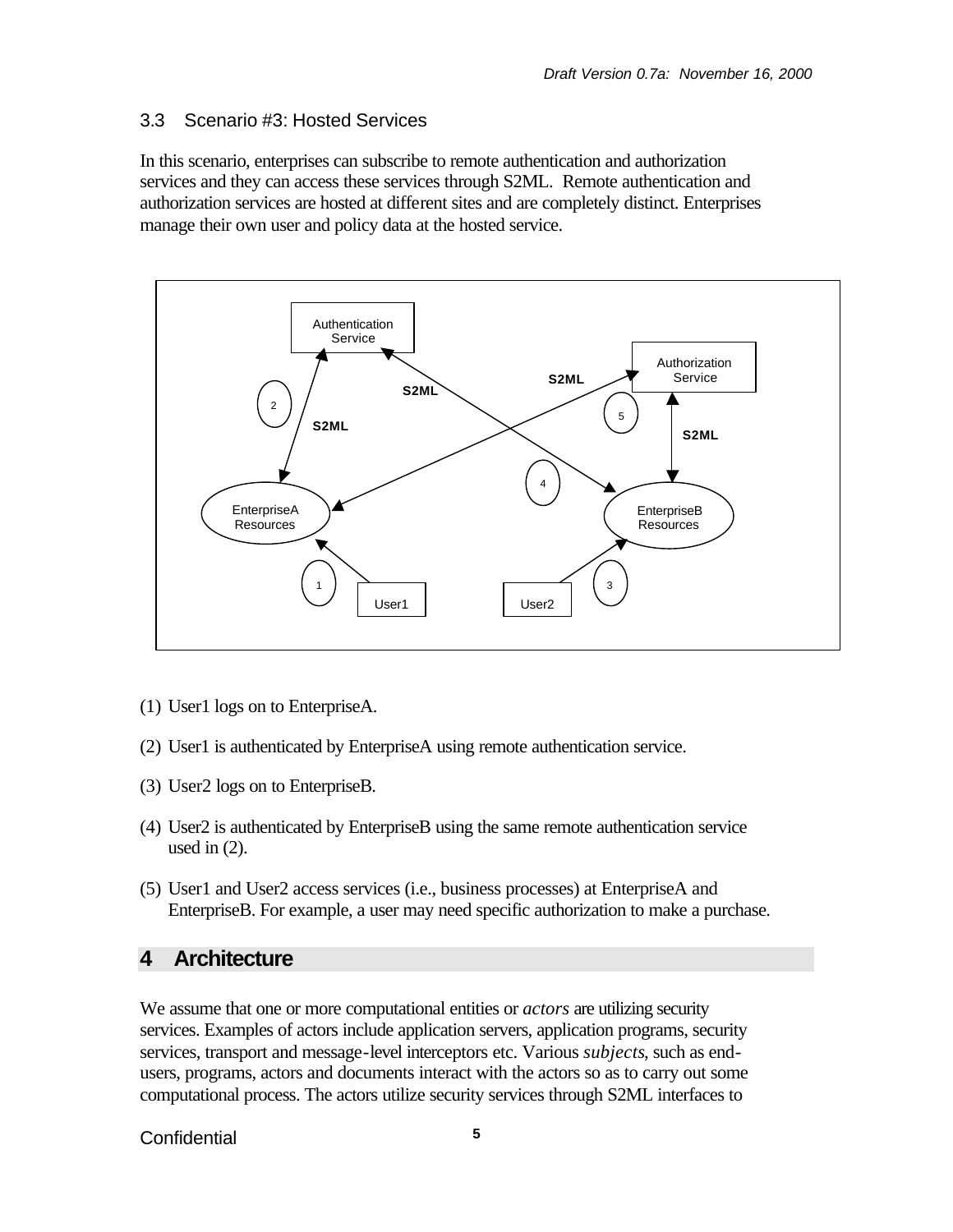ensure that the desired computational processes are secured.

Name assertions and entitlement assertions allow actors to share authentication, authorization and entitlement information. Actors insert name assertions and entitlements into transaction flows utilizing one or more *bindings*. Actors complete computational processes based on *scrutinizing* assertions and determing their validity; either by directly checking assertion validity or indirectly by calling out to an authorization engine.

S2ML places no restriction on the location, cardinality and structure of actors (and security services); the only restriction placed is that each actor MUST have a unique name (URI). All URIs used within this specification refer to absolute URIs.

Interaction between actors, and between actors and security services, involve some form of transport such as TCP, HTTP, SMTP, etc. Further, such an interaction may also involve a messaging framework such as SOAP or RMI. It is a goal for S2ML is to be transport and messaging framework neutral and to be useable with a wide variety of transports and messaging frameworks.

The interaction between actors, and between actors and security services, takes place in the context of a *trust-relationship*. In addition, depending upon the environment, there may also be a privacy requirement requiring the use of data *encryption*.

The S2ML specification distinguishes between the *minimum* security required for assertions versus those for security services. Name assertions and entitlements are "portable" pieces of information, which may travel across the internet and be scrutinized and checked for validity far from their point of origin. Therefore, they MUST be signed using the framework described in the [XML DSIG] specification. It is important to note that [XML DSIG] supports both using secret-key (e.g., HMAC) or public-key signing. When the XML encryption specifications are available, additional infra-structure will be developed within S2ML to support element-level privacy of assertions. In the interim, other standard technologies for privacy may be used.

In contrast to assertions, security services are defined by a *point-to-point* requestresponse protocol whose functioning is much more localized. Therefore, there is no mandatory recommendation for use of [XML DSIG]. It is recommended that standard technologies for trust and encryption be used, such as those based on:

(1) secret key encryption and signing [RC4, HMAC],

- (2) transport-based security (SSL),
- (3) XML digital signature, secret key or public key, XML encryption models
- (4) S/MIME 2 and 3.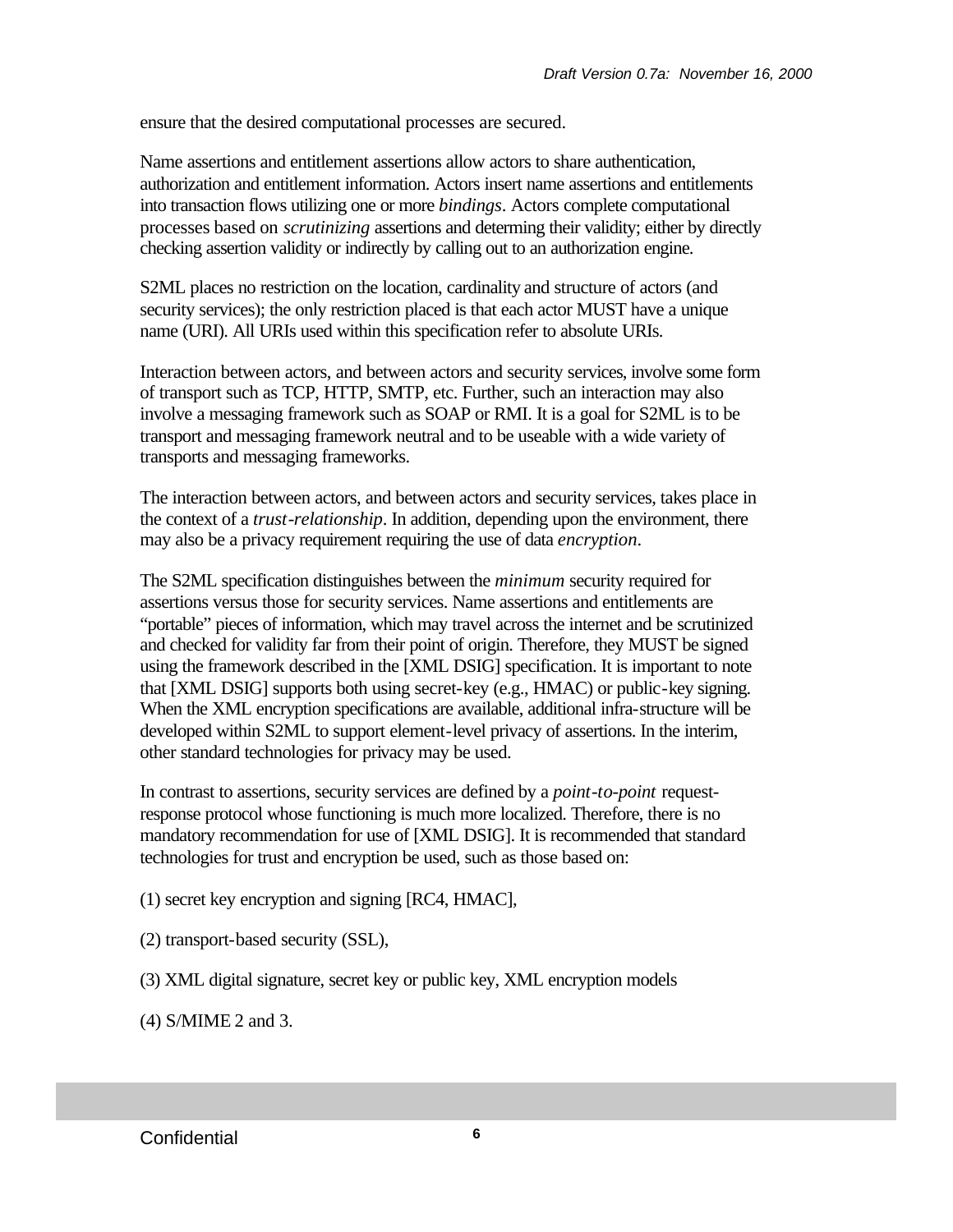#### 4.1 Name Assertions and Entitlements

Both types of assertion carry the following information:

- The set of audiences to which the assertion is addressed
- Issuer identification.
- A unique identifier.
- Time of issuance and duration of assertion validity.
- Data related to authentication (Name Assertion) or authorization (Entitlement).
- XML Digital signature which cryptographically binds issuer identity to attributes of the assertion.

A Name Assertion describes a successful authentication step:

```
<NameAssertion>
     <This>urn:authEngine32:xsde12</This> 
     <Issuer>http://www.somecompany.com/authEngine32</Issuer>
     <Date>2000-10—16T12:34:120-05:00</Date>
    <Audiences>urn:all_somecompany_servers</Audiences> 
    <AuthData>
          <AuthType>Login</AuthType>
          <IdentityToken>x12+21defqa$3#</IdentityToken>
    </AuthData>
     <DSIG:signature>. . . </DSIG:signature> 
</NameAssertion>
```
The name assertion above indicates that actor

http://www.somecompany.com/authEngine32

authenticated a subject, at  $12:34:120$  EST on the  $16<sup>th</sup>$  of October, 2000. The assertion is scoped via the <Audiences> construct as directed to a certain class of actors. Elements within <AuthData> provide details about the authentication act: in this case, the subject provided a password and user-name, and the issuer has provided an identity token.

An entitlement assertion represents a statement made by an actor concerning an authenticated subject. For example, a server within the finance department in an enterprise may indicate a partner's payment status using the following XML fragment:

```
<Entitlement>
 <This>urn:financeDepartment:129de12</This>
```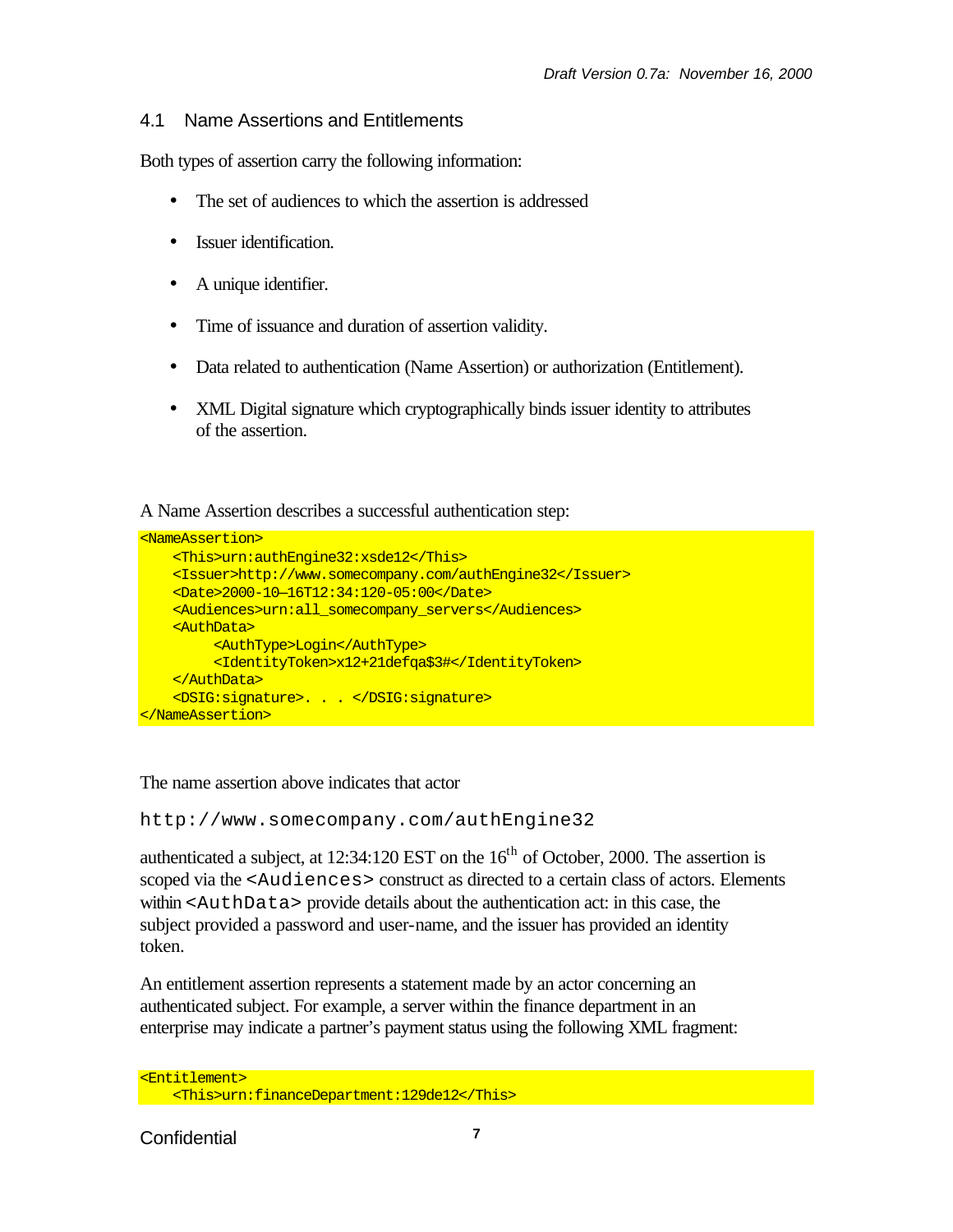<Issuer>http://www.somecompany.com/finance/AzEngine</Issuer> <Date>2000-10—16T12:34:120-05:00</Date> <Audiences>urn:all\_somecompany\_partners urn:all\_local\_servers</Audiences> <ValidityInterval> <NotBefore>2000-10—16T19:34:120-05:00</NotBefore> <NotAfter>2000-10—16T20:34:120-05:00</NotAfter> </ValidityInterval> <DependsOn>urn:authEngine32:xsde12</DependsOn> <AzData> <SC:PaymentRecord xmlns:SC="http://ns.finance-vocab.org/finance"> <SC:TotalDue>19280.76</SC:TotalDue> <SC:Over60Days>1200.00</SC:Over60Days> <SC:Over90Days>10000.00</SC:Over90Days> </SC:PaymentRecord> </AzData> <DSIG:signature>. . . </DSIG:signature> </Entitlement>

In the course of completing some transaction, such an entitlement will be *scrutinized* by one or more actors (business applications) and the transactions eventual outcome may be contingent on the validity of the scrutinized entitlements.

The vocabulary (elements and attributes) used to communicate entitlement data within an <AzData> element lie outside the scope of this specification. An entitlement must *cite* or *depend* on a name assertion. An entitlement is always a *composite assertion* and should be read as a conjunction of name assertion and entitlement.



Relationship between Name Assertions and Entitlements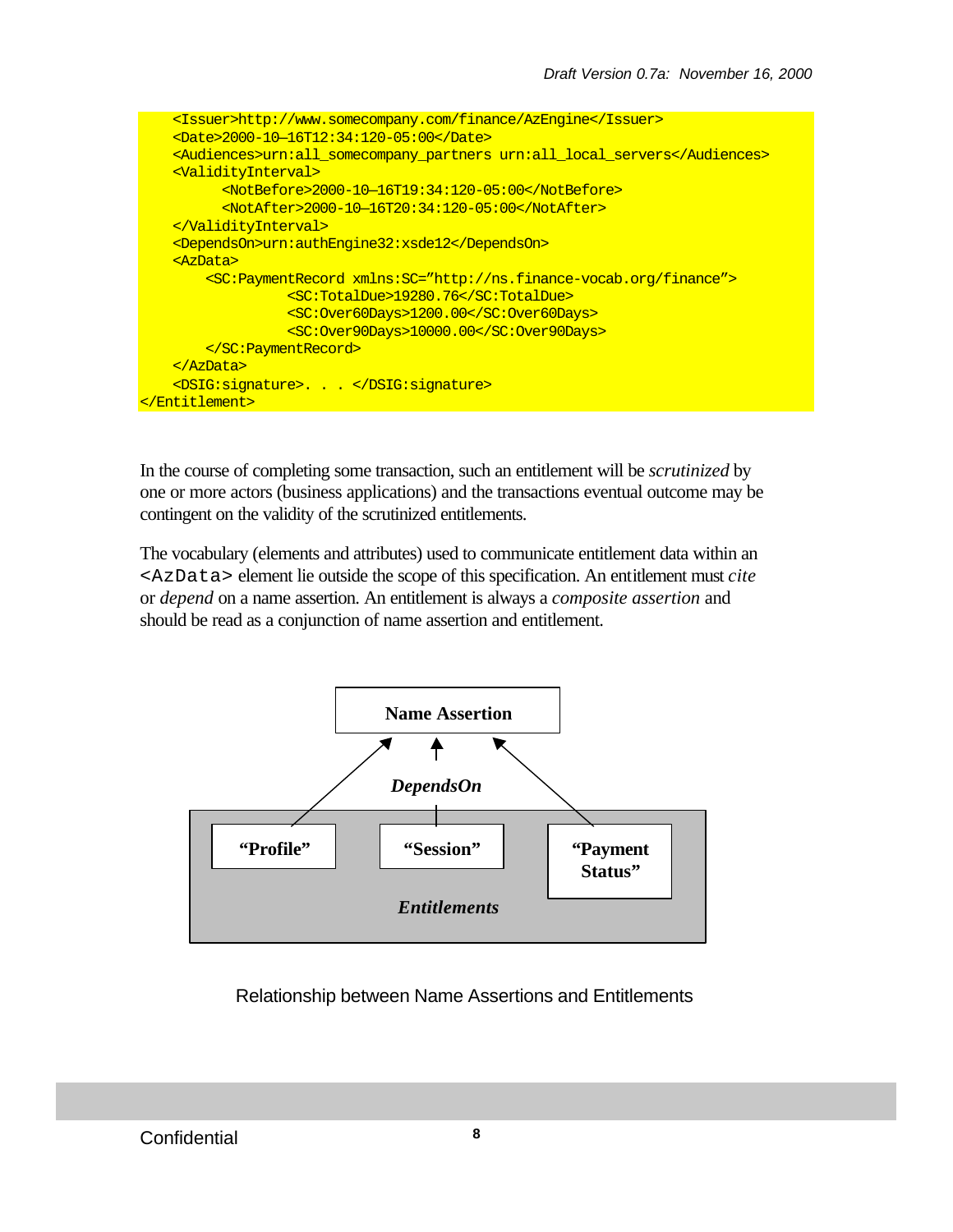## 4.2 Authentication (Auth) and Authorization (Az) Services

Typically, authentication services and authorization services are implemented and managed separately and this is the model developed in S2ML. From a practical point of view, there may be requirements wherein authentication and authorization need to be combined in a single step. This may be seen as a composition of the S2ML authentication and authorization steps.



In S2ML, authentication is defined as a service which consumes subject credentials and, if successful, returns a name assertion and zero or more entitlements appropriate to the subject. The name assertion is a description of the subject based on valid credentials at a certain point in time. Any entitlements returned from the authentication service, provide additional information about the subject, such as profile information or a session description.

Consider the following authentication request: an actor has created an <AuthRequest> message containing login credentials obtained from a subject. The request includes a unique identifier. The credentials may have been obtained by the actor in a variety of different ways: direct interaction with a user, extracted from a document etc.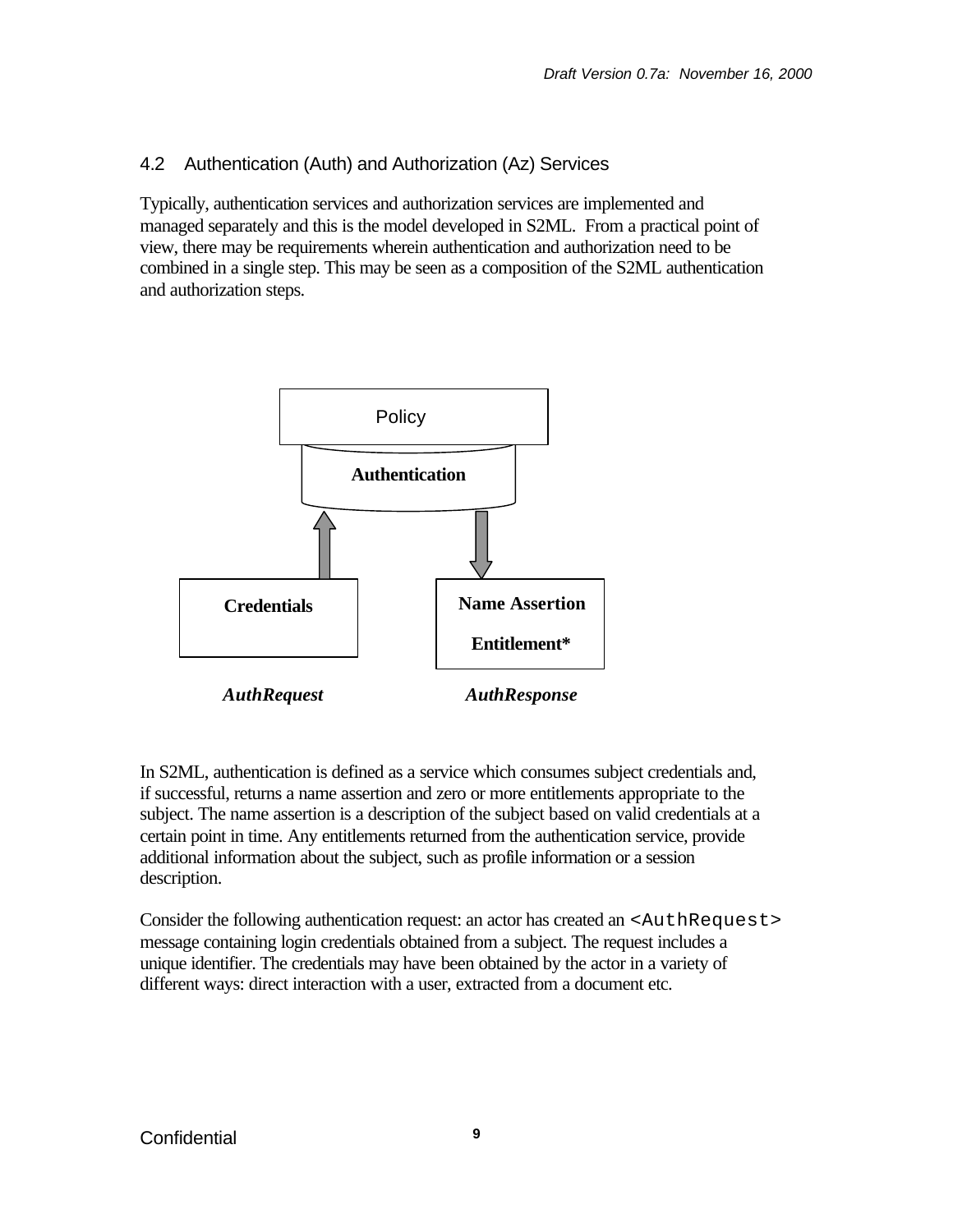```
<AuthRequest>
     <This>urn:JavaServletPlugInRequest:988</This> 
     <Date>2000-11—16T11:34:120-05:00</Date>
     <Credentials>
         <Login>
          <Name>SomeUser</Name>
          <Password>aSecret</Password>
          </Login>
     </Credentials>
</AuthRequest>
```
S2ML 1.0 describes schemas for four types of credentials (Section 5.3.5): no credentials, login, X509 certificates and Public Keys. The <Credentials> element also permits the use of foreign namespaces through the use of the <Any> element. This may be used as the means for extension to other authentication schemes.

The authentication engine responds with an <AuthResponse> message; if authentication succeeds, the message includes a name assertion describing the authentication type and subject attributes.

```
<AuthResponse>
    <This>urn:MainAuthServer:0981</This>
    <Date>2000-11—16T12:34:120-05:00</Date>
    <Request>urn:JavaServletPlugInRequest:988</Request> 
    <Result>Success</Result>
    <NameAssertion>
        <This>urn:authEngine32:xsde12</This> 
        <Issuer>http://www.somecompany.com/authEngine32</Issuer>
        <Date>2000-11—16T12:36:120-05:00</Date>
        <Audiences>urn:all_somecompany_servers</Audiences>
        <ValidityInterval>
           <NotBefore>2000-11—16T19:34:120-05:00</NotBefore>
          <NotAfter>2000-11—16T20:34:120-05:00</NotAfter>
        </ValidityInterval> 
         <AuthData>
         <AuthType>Login</AuthType>
         <UserHandle>
               <Directory>XJN-Q3</Directory>
               <X509.DN>uid=bjensen,ou=people,dc=airius,dc=com</X509.DN> 
         </UserHandle>
        </AuthData>
        <DSIG:signature>. . . </DSIG:signature> 
    </NameAssertion>
</AuthResponse>
```
S2ML 1.0 provides schemas for four types of subject attributes (Section 5.3.6) which may be contained within an <AuthData> element: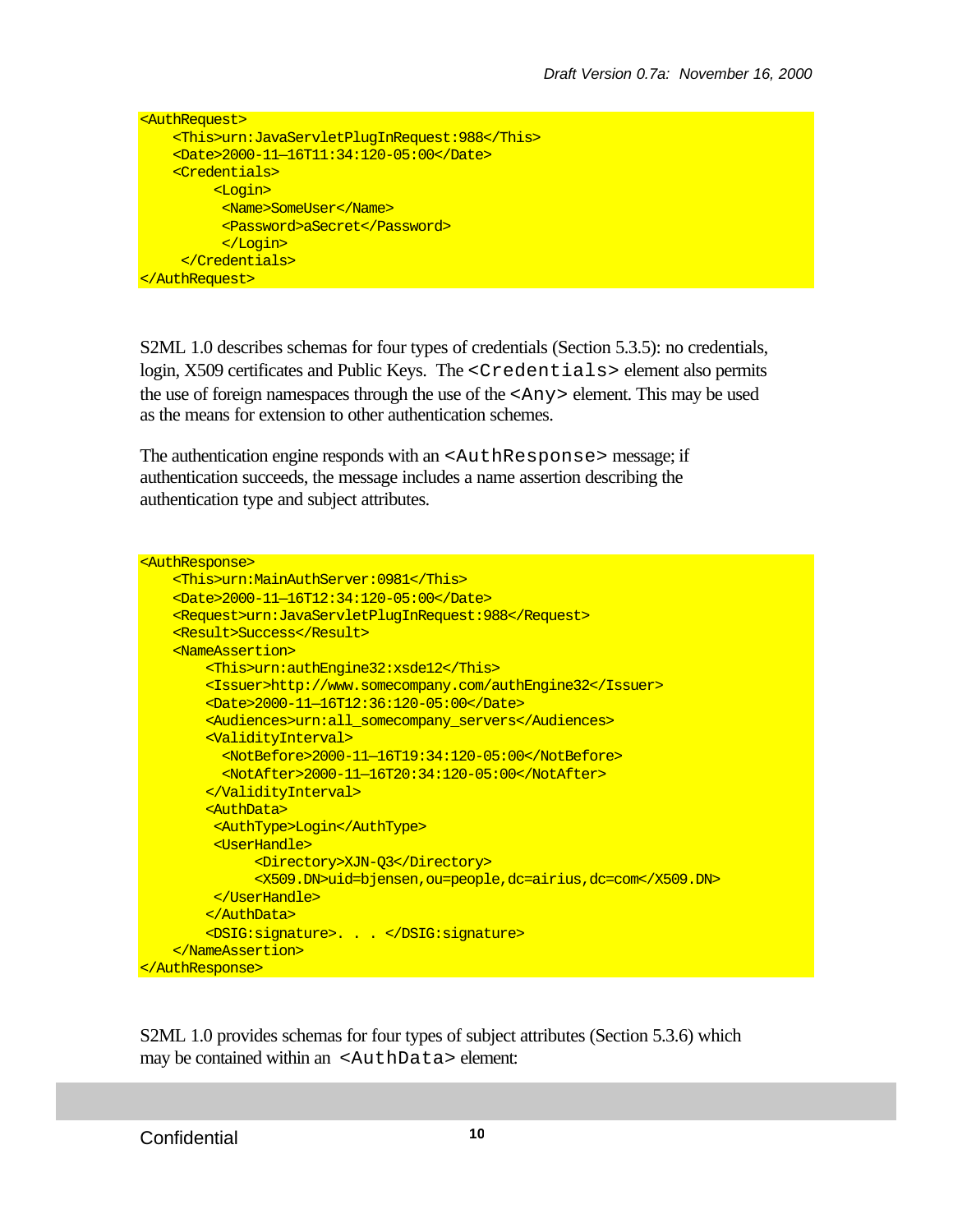- <UserHandle> element, consisting of a string user-store name and an X.509 Distingushed name string,
- <IdentityToken> element, consisting of a string,
- X509 Certificate,
- Public Keys.

The <AuthData> element also permits the use of foreign namespaces through the use of the <Any> element. This may be used as the means for extension to other forms of subject description.



*AzRequest*

Authorization is a central concept in S2ML. Providing a description for authorization requires distinguishing between the basic information flow in authorization versus the existing variety of specific authorization models, including those based on ACLs, Capabilities, Java Authorization model, Rules-based models, etc. For all of these cases, however, it is possible to develop a model based on information flow:

• An authorization *question* is posed, in the context of an authenticated subject. This can take many forms as in:

Can user X access resource R? OR Can user X withdraw \$10,000 from account A?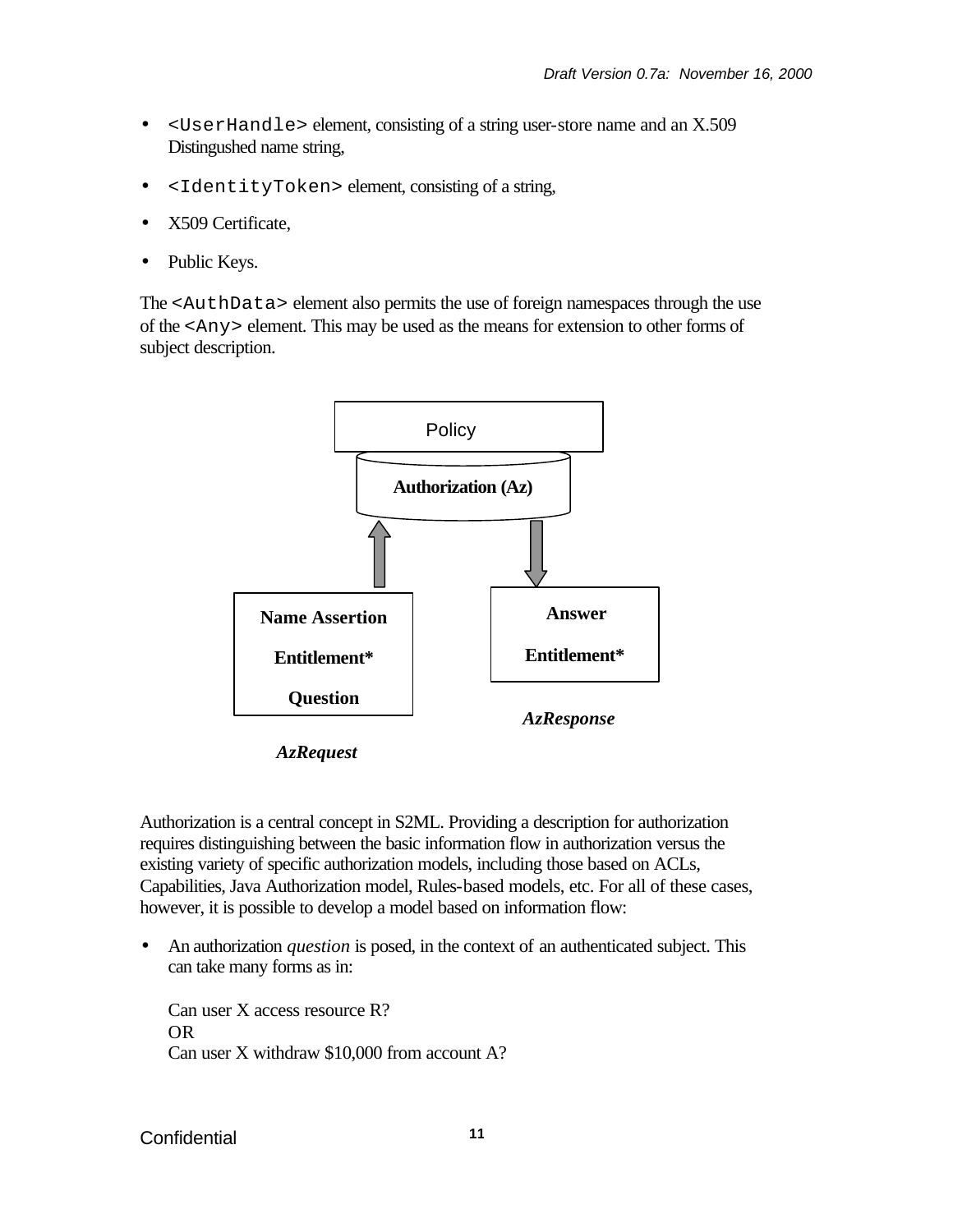Sometimes, there may be additional information available about user X, such as the user's profile. In such a case, the authorization question is scoped by the user identity AND the entitlements specifying the user profile.

• The authorization engine responds with an *Answer:*

Yes, user X may access resource R. OR Yes, user X may withdraw \$10,000 from account A.

Such an answer may just have local scope, in that it is used immediately at the point of enforcement and then discarded. More broadly, however, there may also be components to the answer which are meaningful to other applications, such as the entitlements:

The locator number for user X for accessing R is 17865X. User X is a platinum-class account holder with over \$100,000 in funds.

Our approach to the diversity of authorization models is to use a  $\langle Az \rangle \sim A \times A$ for the <Question> and <Answer> element which binds the contents of these elements to a specific authorization model. The  $\langle Az \rangle \sim A \times A$  attribute takes a URI value.

S2ML describes only one particular authorization model with URI:

http://az.s2ml.org/SimpleAz

This model describes a class of authorization questions of the form:

VERB Resource

model (e.g., GET http://www.somecompany.com/index.html) and answers of the form success or failure.

Authorization services MAY implement one or more authorization models; each will have its own vocabulary and associated AzModel URI. An AzModel error MUST be returned by an authorization service, if a question drawn from an unknown  $Az$ Model is presented in an AzRequest element. An authorization service SHOULD implement the SimpleAz model in addition to any other implemented models.

An AzRequest MUST include an name assertion and MAY include one or more entitlements. An AzRequest MUST include a <Question> element.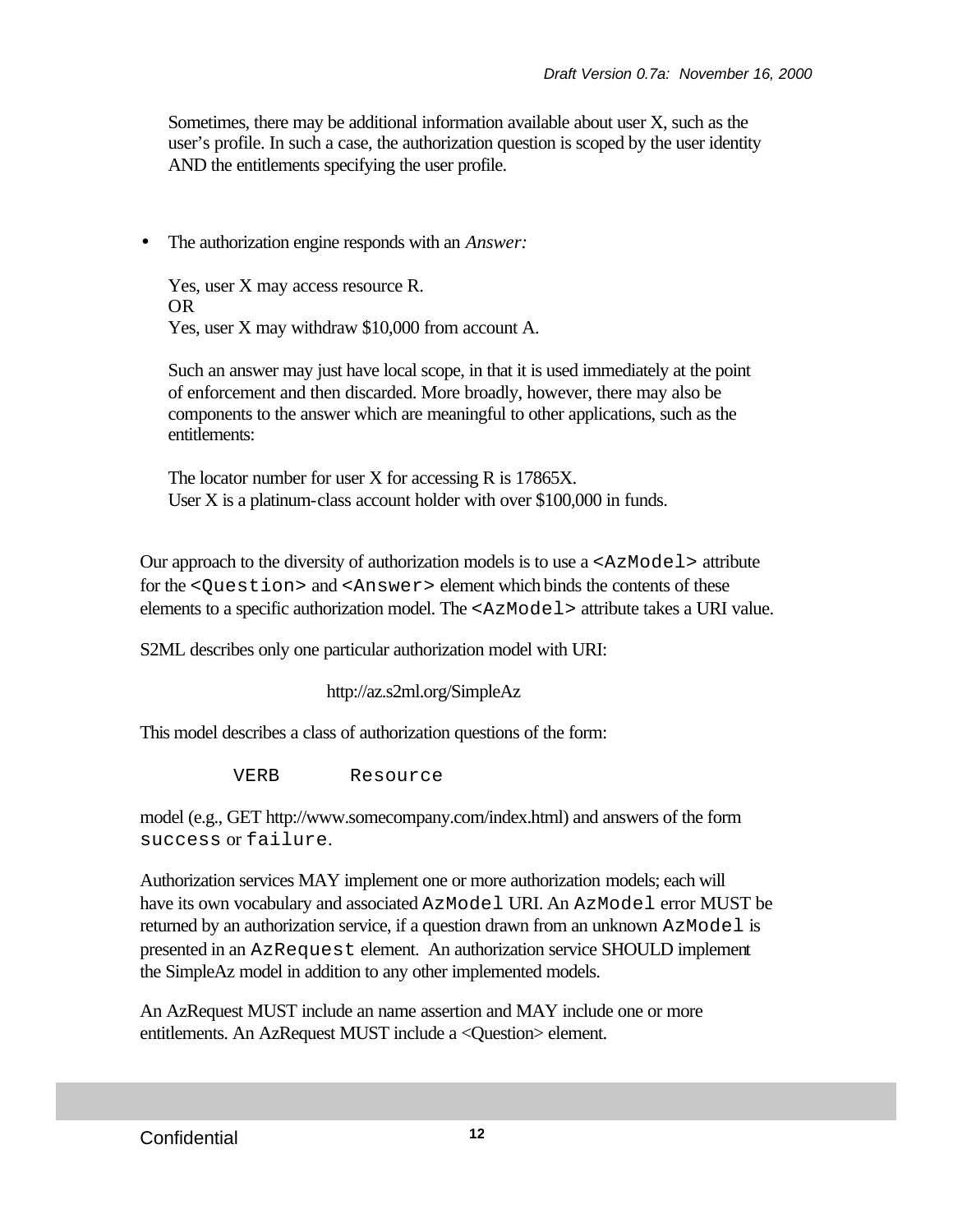```
<AzRequest>
     <This>urn:Interceptor1AzRequest:988</This> 
     <Date>2000-10—16T12:34:120-05:00</Date>
     <NameAssertion>. . . </NameAssertion> 
     <Question AzModel="http://az.s2ml.org/SimpleAz">
            <ResourceContext>
                   <Method>urn:GET</Method>
                   <Resource>http://www.myserver.com/index.html</Resource>
            </ResourceContext>
     </Question>
</AzRequest>
```
An <AzResponse> MUST contain an answer element and MAY contain one or more entitlements. The  $\langle$ Answer  $\rangle$  element contains a response to the authorization question posed in <AzRequest>. One or more entitlements may be returned from an authorization request; for example, when a user is authorized to access a commerce application, the user's locator number and payment status may be returned within an entitlement.

```
<AzResponse>
    <This>urn:GeneralPurposeAzEngine:908a</This>
    <Request>urn:Interceptor1AzRequest:988</Request> 
    <Date>2000-10—16T12:34:120-05:00</Date>
    <Entitlement>. . . </Entitlement> 
    <Answer AzModel="http://az.s2ml.org/SimpleAz">
           <Result>Success</Result>
     </Answer>
</AzResponse>
```
#### 4.3 Assertion Validity

Scrutinizing actors will need to determine the validity of both name assertions and entitlements. Validity is defined in the context of business relationship with the issuer and security policies in place at the actor scrutinizing the assertion. Minimally, the following conditions MUST be evaluated by an actor scrutinizing as assertion:

1. The issuer is trusted by the actor,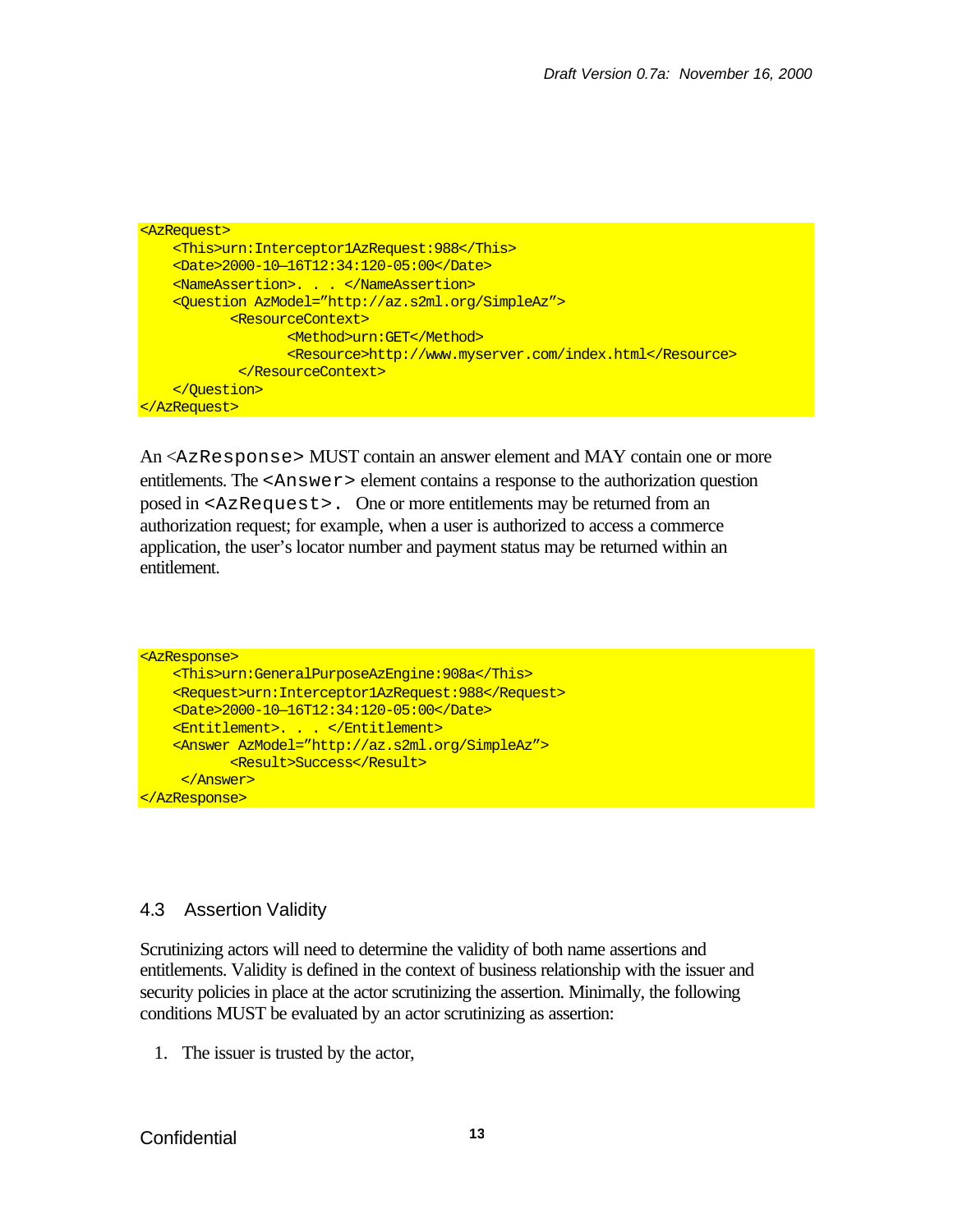- 2. Issuer digital signature is valid at time of scrutiny and binds to required elements in the assertion,
- 3. The time period for which the assertion is being scrutinized must lie within the time period specified by the <ValidityInterval> element.
- 4. The business relationship between the actor and issuer references at least one of the <Audience> elements.

A compound assertion (entitlement) is valid iff it meets the above rules AND the cited name assertion is valid.

## 4.3.1 Audience Restriction

Assertions MAY be addressed to a specific audience. Although a party that is outside the audience specified is capable of drawing conclusions from an assertion, the issuer explicitly makes no representation as to accuracy or trustworthiness to such a party.

- Require users of an assertion to agree to specific terms (rule book, liability caps, relying party agreement)
- Prevent clients inadvertently relying on data that does not provide a sufficient warranty for a particular purpose
- Enable sale of per-transaction insurance services.

An audience is identified by a URI that identifies to a document that describes the terms and conditions of audience membership.

Each actor is configured with a set of URIs that identify the audiences that the actor is a member of, for example:

```
http://cp.verisign.test/cps-2000
  Client accepts the VeriSign Certification Practices Statement
```
An assertion MAY specify a set of audiences to which the assertion is addressed. If the set of audiences is the empty set there is no restriction and all audiences are addressed.

## 4.4 Scope and Limitations

It is not a goal for S2ML to propose any new cryptographic technologies or models for security; instead, emphasis is placed on description and use of well known security technologies utilizing a standard syntax (markup language) in the context of the internet.

http://rule.bizexchange.test/bizexchange\_ruebook Client accepts the provisions of the *bizexchange* rule book.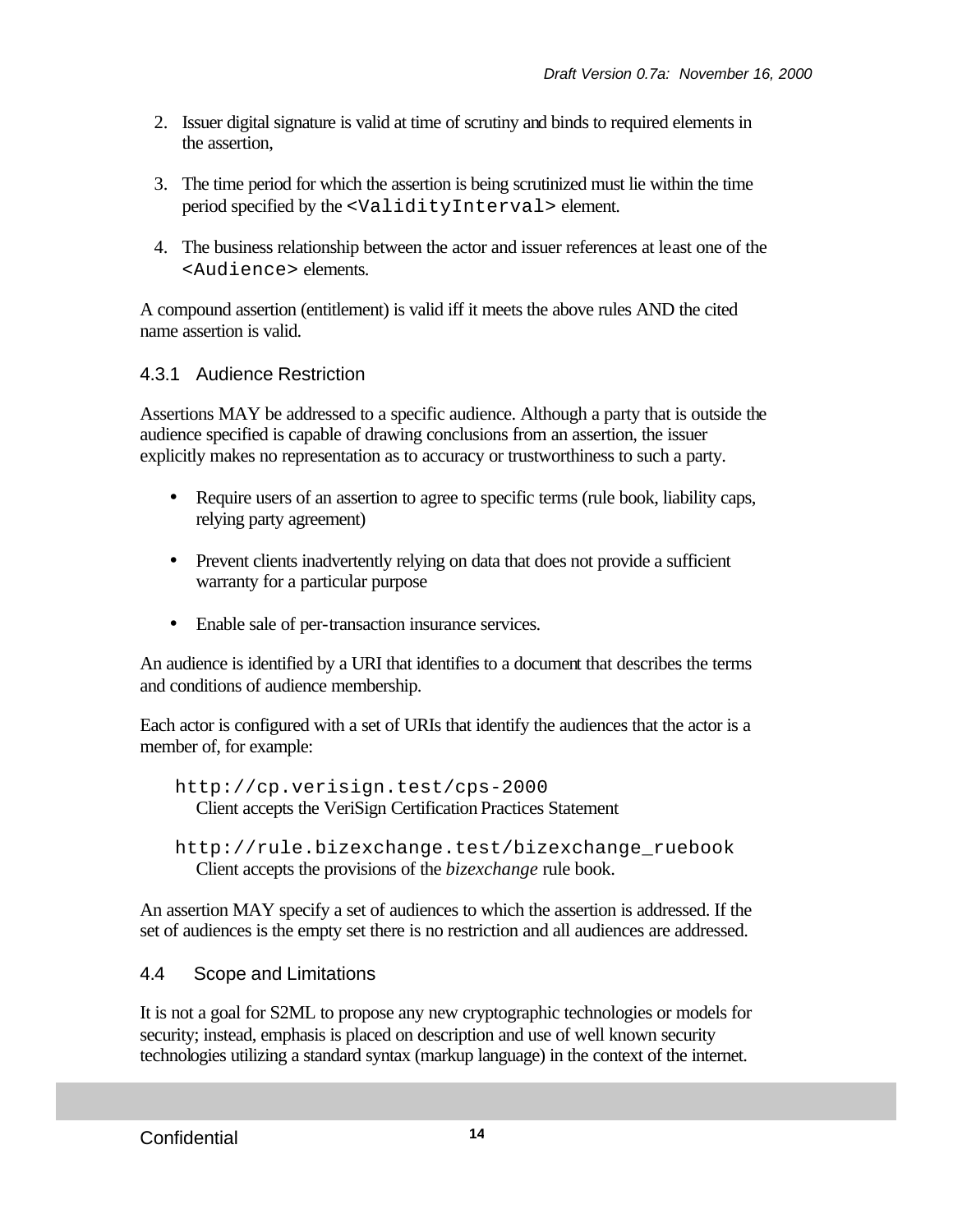This document does not describe services or markup for security services such as nonrepudiation. These are considered to be outside the scope of S2ML 1.0.

Authentication methods in S2ML 1.0 are limited to login, based on name and password, validation of X509v3 certificates and public keys.

Challenge-response authentication protocols are outside the scope of S2ML 1.0.

Protocols for creation and management of user sessions are outside the scope of S2ML 1.0.

## **5 Message Set**

#### 5.1 URI Naming Infrastructure

The S2ML Architecture makes extensive use of URIs to identify assertions, actors and audiences. The use of a URI as an object *identifier* is a superset from the use of a URI as an object *locator*. S2ML introduces objects such as audiences and authorization roles that carry distinct semantics even though there is no means of locating or even resolving them. Appendix B describes rules for URI equality.

#### 5.2 Common Syntax

The following data elements are used in the message set:

#### 5.2.1 This

The This element specifies a unique label for the assertion by means of a URI. It is defined by the following XML schema:

<element name="This" type="uriReference"/>

#### 5.2.2 Issuer

The Issuer element specifies the issuer of the assertion by means of a URI. It is defined by the following XML schema:

<element name="Issuer" type="uriReference"/>

#### 5.2.3 ValidityInterval

The ValidityInterval structure specifies limits on the validity of the assertion.

```
<complexType name="ValidityInterval">
    <all>
       <element name="NotBefore" type="timeInstant" minOccurs="0" />
       <element name="NotAfter" type="timeInstant" minOccurs="0" />
  \langleall\rangle</complexType>
```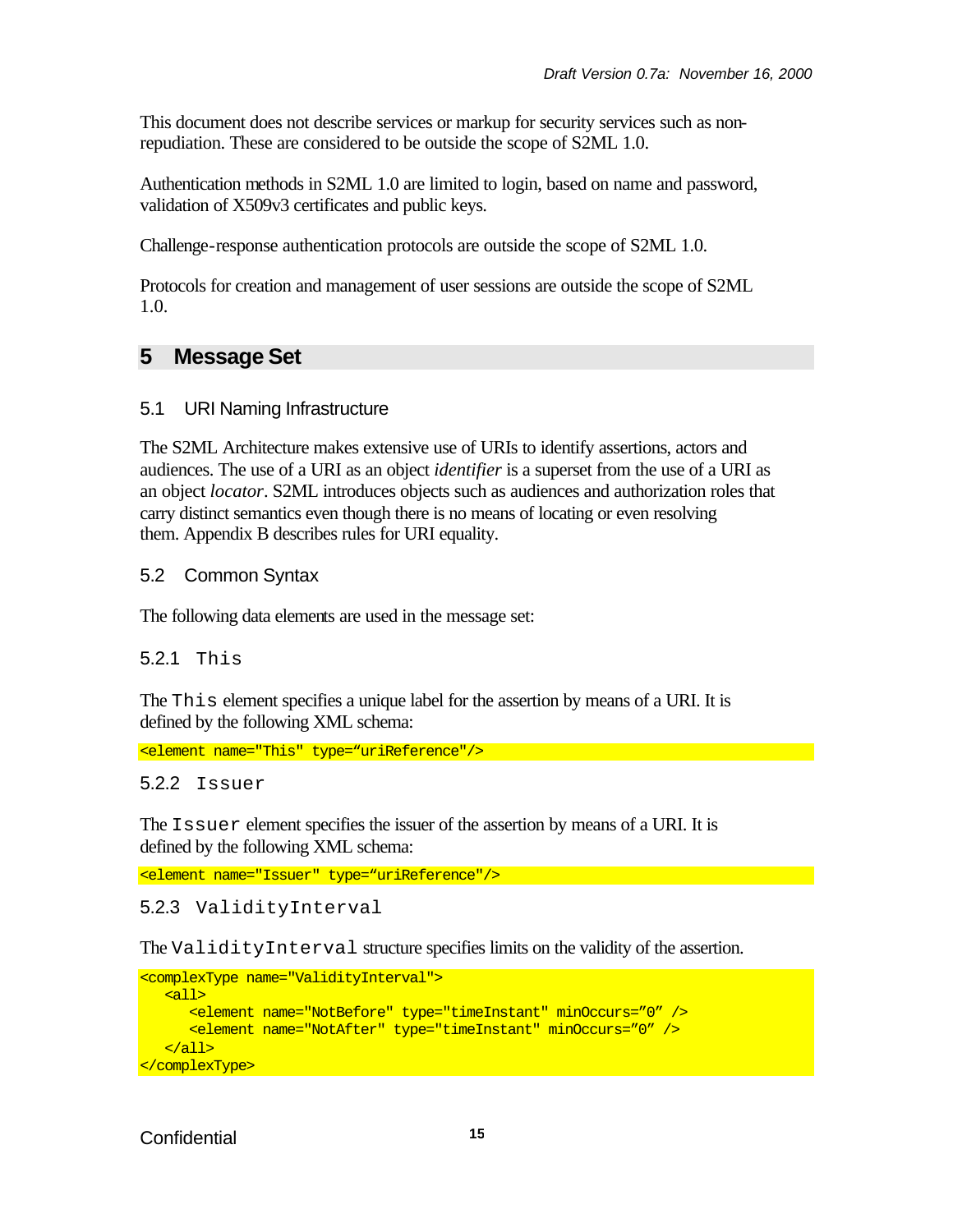| Member    | Type        | Description                                                 |
|-----------|-------------|-------------------------------------------------------------|
| NotBefore | timeInstant | Time instant at which the validity interval<br>begins       |
| NotAfter  | timeInstant | Time instant after which the validity<br>interval has ended |

The NotBefore and NotAfter elements are optional. If the value is either omitted or equal to the start of the epoch it is unspecified. If the  $\text{NotBefore element}$  is unspecified the assertion is valid from the start of the epoch until the  $NotAfter the$  element. If the NotAfter element is unspecified the assertion is valid from the NotBefore element with no expiry. If neither element is specified the assertion is valid at any time.

All time instances SHOULD be interpreted in Universal Coordinated Time unless the parties concerned have agreed in advance to use a different time standard. Implementations MUST NOT generate time instances that specify leap seconds.

For purposes of comparison the time interval NotBefore to NotAfter begins at the earliest time instant compatible with the specification of NotBefore and *has ended* after the earliest time instant compatible with the specification of NotAfter.

For example if the time interval specified is *day*T12:03:02 to *day*T12:05:12 the times  $12:03:02.00$  and  $12:05:12.9999$  are within the time interval. The time 12:05:12.0001 is outside the time interval.

```
5.2.4 DateTime Date
```
The DateTime instant MUST fully specify the date.

```
<element name="Date" type="timeInstant"/>
```
5.2.5 Audiences

The Audiences element specifies a set of audiences to which the assertion is addressed. The element is defined by the following XML schema:

```
<simpleType name="listOfUriRefs">
   <list itemType="uriReference">
</simpleType>
<element name="Audiences" type="listOfUriRefs">
```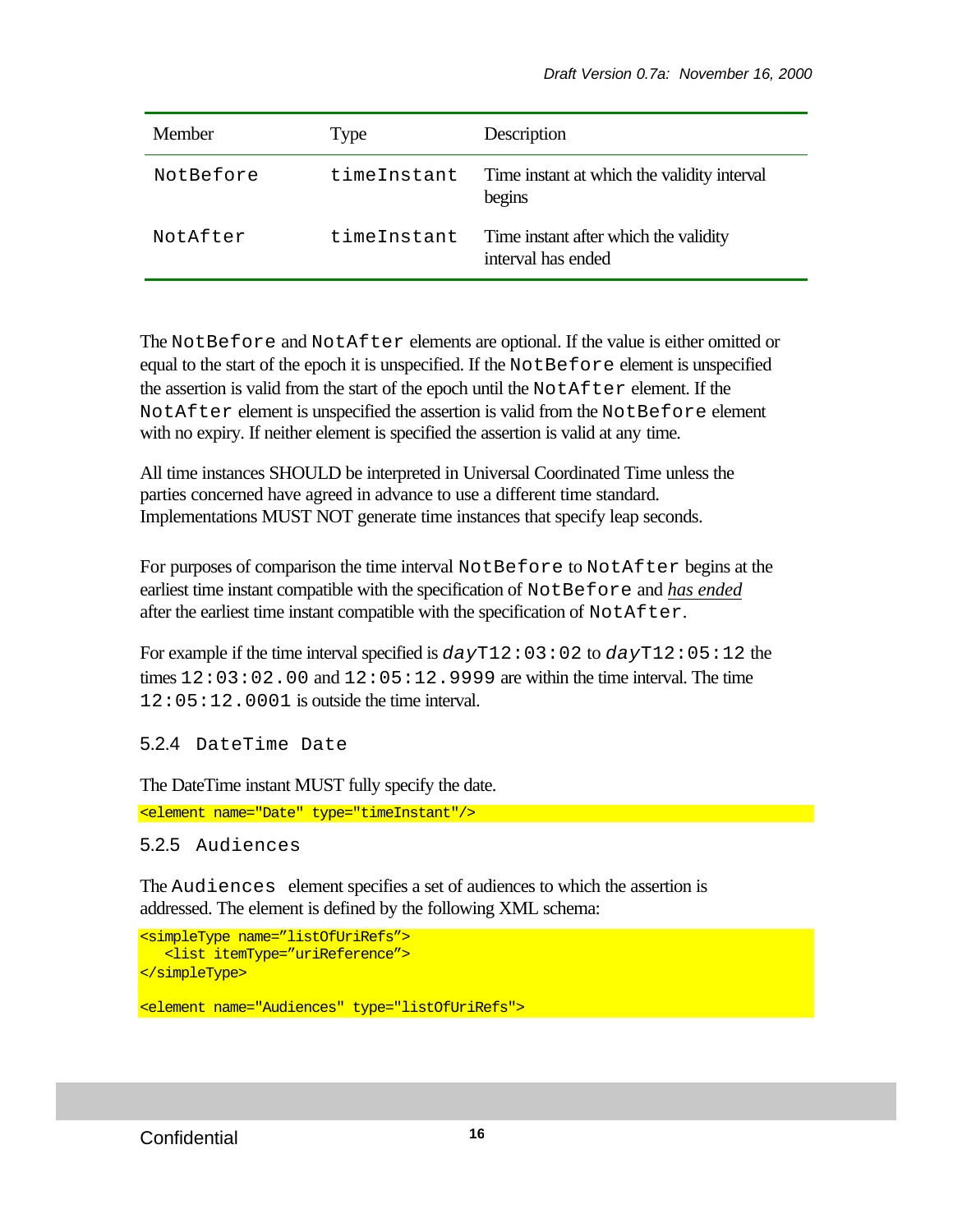#### 5.2.6 DependsOn uriReference

The DependsOn element allows an assertion to refer to or cite another assertion, thereby forming a compound assertion. A compound assertion is valid if only if each component assertion is valid.

<element name="DependsOn" type="uriReference"/>

#### 5.2.7 Request

The request element is used as part of the response structure to track the URI of the request object.

<element name="Request" type="uriReference"/>

#### 5.2.8 ResultCode

The enumerated type  $\text{ResultCode}$  is used to return result codes from each interface. It has the following possible values:

#### **Success**

The operation succeeded.

#### **Failure**

The operation failed for unspecified reasons.

ResultCode is defined as:

```
<simpleType name="ResultCode" base="string">
   <enumeration value="Success"/>
    <enumeration value="Failure"/>
</simpleType>
```
#### 5.3 Authentication

#### 5.3.1 NameAssertion

```
<element name="NameAssertion">
<complexType>
   <all>
      <element name ref = "This"/>
      <element name ref = "Issuer"/>
      <element name ref = "Date"/>
      <element name ref = "Audiences" minOccurs="0" />
      <element name ref = "ValidityInterval" minOccurs="0"/>
      <element name ref = "AuthData"/>
      <element name ref = "DSIG:signature"> 
   </all>
</complexType>
</element>
```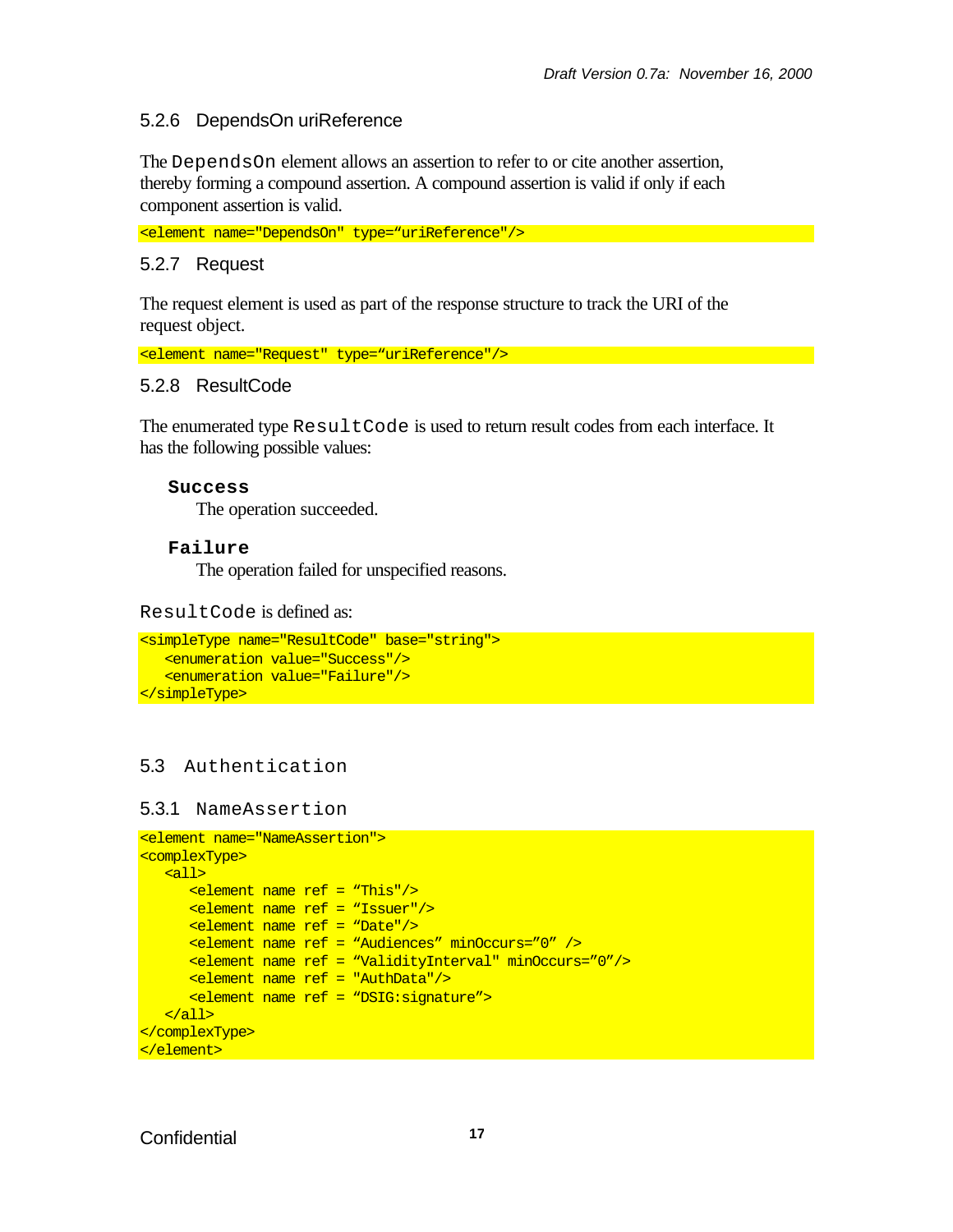| Identifier                        | <b>Type</b> | Description                                                                                |
|-----------------------------------|-------------|--------------------------------------------------------------------------------------------|
| This                              | URI         | Assertion identifier. MUST be<br>present.<br>MUST satisfy the uniqueness<br>property       |
| Issuer                            | URI         |                                                                                            |
| Date                              | timeInstant | Time instant of issue                                                                      |
| AuthData                          |             | Information generated by<br>authentication step.                                           |
| ValidityInterval ValidityInterval |             | Optional                                                                                   |
| Audiences                         |             | Optional                                                                                   |
| DSIG: signature                   |             | Enveloped digital signature binding<br>issuer identity to required assertion<br>attributes |

Where the schema elements have the following use:

#### 5.3.2 Request Message

The following schema defines the request message:

```
<element name="AuthRequest">
   <complexType>
      <all>
          <element ref = "This"/>
          <element ref = "Time"/>
         <element ref = "Credentials"/>
      \langleall\rangle </complexType>
</element>
```
#### 5.3.3 Response Message

The following schema defines the response message:

```
<element name="AuthResponse">
    <complexType>
       <sequence>
         <element ref = "This"/>
          <element ref = "Time"/>
         <element ref = "Request"/>
         <element name = "Result" type="ResultCode"/>
          <element ref = "NameAssertion" minOccurs="0"/>
          <element ref = "Entitlement" minOccurs="0" maxOccurs="unbounded"/> 
       </sequence>
    </complexType>
```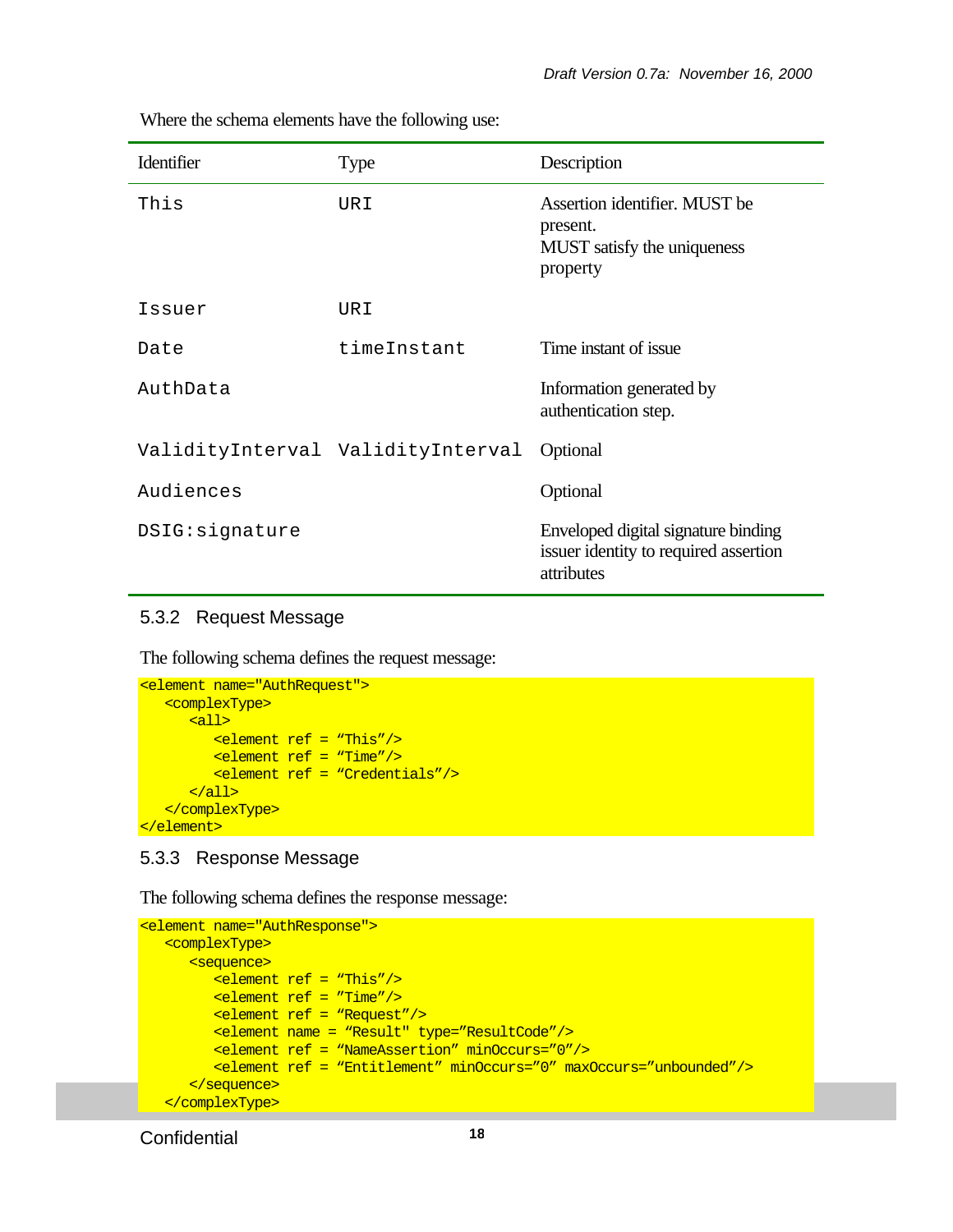</element>

The <request> element contains the unique identifier of the <AuthRequest> element for which this <AuthResponse> element has been created.

#### 5.3.4 Login

The Login element must contain a name and password pair; it may also contain an optional realm or domain element.

```
<element name="Login">
         <all>
           <element name="Name" type="string"/>
           <element name="Password" type="string"/>
           <element name="Domain" type="string" minOccurs="0"/>
         </all>
</complexType>
</element>
```
#### 5.3.5 Credentials

The Credentials element may contain any one of four standard elements, or an element derived from a namespace other than S2ML. The Nocreds element indicates that no credentials are being provided.

```
<element name="Credentials">
<complexType>
      <choice>
           <element ref ="Login"/>
           <element ref="DSIG:X509Data"/>
           <element ref="DSIG:KeyValue"/>
          <any namespace="##other"/>
           <element Nocreds/> 
       </choice>
</complexType>
</element>
```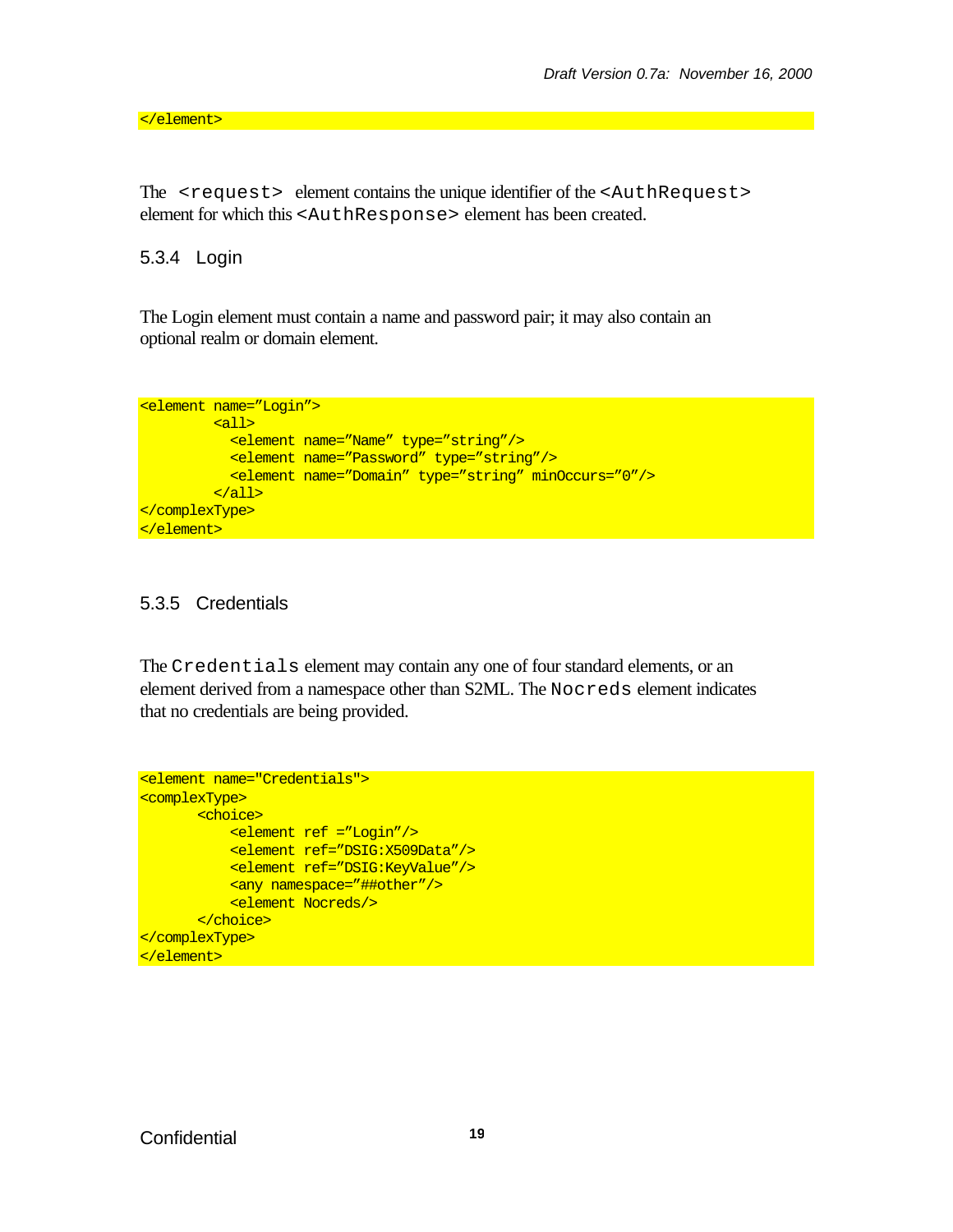#### 5.3.6 AuthData

The AuthData element encodes the result of a successful authentication step. The AuthType element describes the type of credentials that presented for authentication. Credentials are mapped into one of four standard forms: UserHandle, IdentityToken, DSIG:X509Data, DSIG:KeyValue.

```
<element name="AuthData">
<complexType>
     <sequence>
       <element ref = "AuthType">
       <choice>
           <element ref = "UserHandle"/>
           <element ref = "IdentityToken">
           <element ref= "DSIG:X509Data"/>
           <element ref="DSIG:KeyValue"/>
           <any namespace= "##other"/>
       </choice>
     <sequence>
</complexType>
</element>
```
## 5.3.7 AuthType

```
<element name="AuthType">
<complexType>
       <choice>
           <simpletype base="string">
               <enumeration value="Login"/>
               <enumeration value="Nocreds"/>
              <enumeration value="X509Data"/>
               <enumeration value="KeyValue" />
           </simpleType>
          <any namespace= "##other"/>
       </choice>
</complexType>
</element>
```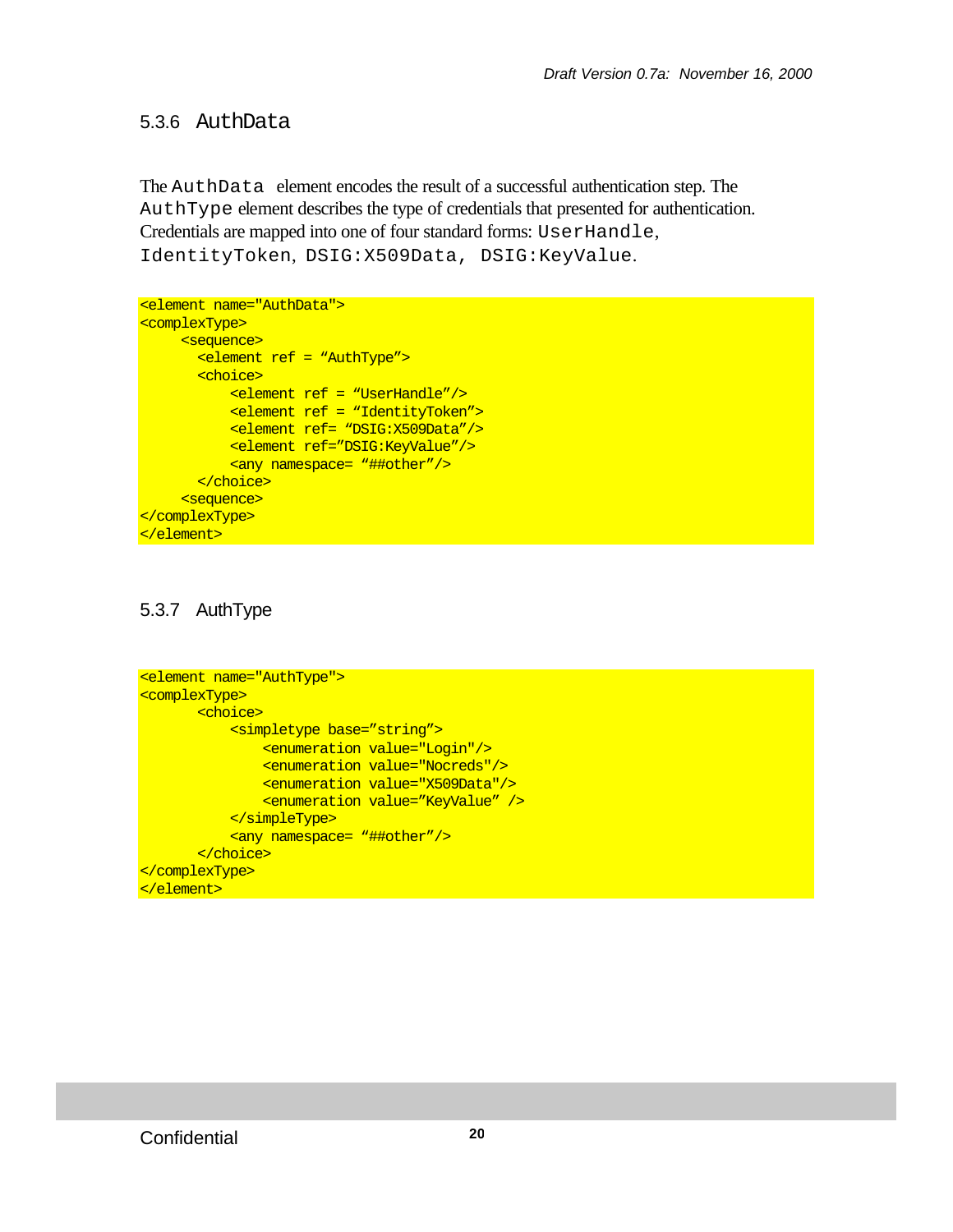#### 5.3.8 UserHandle

Element UserHandle represents the case wherein credentials are mapped to an entry within a directory or user store. Element  $X509$ . DN MUST take the form of an  $X.509$ Distinguished Name [X.509], for example:

uid=bjensen,ou=people,dc=airius,dc=com

```
<element name="UserHandle">
<complexType>
<all>
     <element name = "Directory" type = "string" />
     \epsilon <element name = "X509.DN" type = "string" />
\langleall\rangle</complexType>
</element>
```
#### 5.3.9 IdentityToken

<element name="IdentityToken" type="string"/>

#### 5.4 Authorization

5.4.1 Entitlement

The Entitlement (Assertion) element

```
<element name="Entitlement">
<complexType>
   <all>
     <element name ref ="This"/>
     <element name ref ="Issuer"/>
     <element name ref = "Date"/>
     <element name ref = "Audiences" minOccurs="0"/>
     <element name ref = "DependsOn">
     <element name ref ="AzData" />
     <element name="ValidityInterval" type="ValidityInterval" minOccurs="0"/>
     <element name ref = "DSIG:signature" />
   </all>
</complexType>
```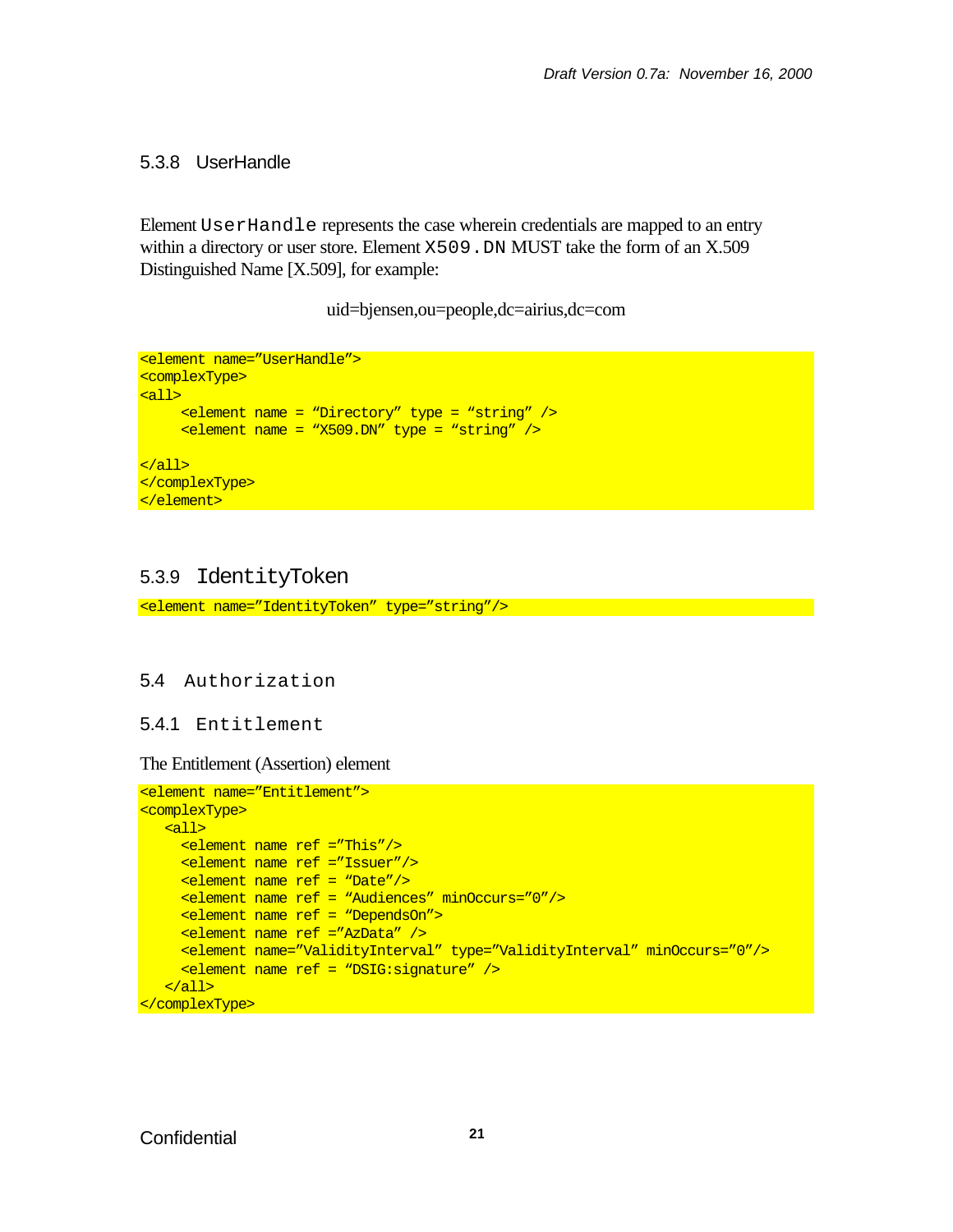| Where the schema elements have the following use: |  |
|---------------------------------------------------|--|
|---------------------------------------------------|--|

| Identifier      | <b>Type</b>                       | Description                                                                          |
|-----------------|-----------------------------------|--------------------------------------------------------------------------------------|
| This            | String                            | Assertion identifier. MUST be<br>present.<br>MUST satisfy the uniqueness<br>property |
| Date            | timeInstant                       | Time instant of issue                                                                |
| Issuer          | $ur$ i $Ref$                      |                                                                                      |
| DependsOn       | uriRef                            | Link to Name Assertion                                                               |
|                 | ValidityInterval ValidityInterval | Optional                                                                             |
| Audiences       |                                   | Optional                                                                             |
| DSIG: signature |                                   | Enveloped digital signature binding<br>issuer identity to assertion attributes       |

#### 5.4.2 Request Message

The following schema defines the request message:

```
<element name="AzRequest">
   <complexType>
      <sequence>
      <element ref = "This"/>
      <element ref = "Time"/>
      <element ref = "NameAssertion"/>
      <element ref = "Question"/>
      <element ref = "Entitlement" minOccurs="0" maxOccurs="unbounded"/>
      </sequence>
   </complexType>
</element>
```
#### 5.4.3 Response Message

The following schema defines the response message:

```
<element name="AzResponse">
  <complexType>
     <sequence>
      <element ref = "This"/>
      <element ref = "Time"/>
      <element name="Request" type="uriRef"/> 
      <element name ref = "Answer"/>
      <element name ref = "entitlement" minOccurs="0" maxOccurs="unbounded"/>
     </sequence>
   </complexType>
</element>
```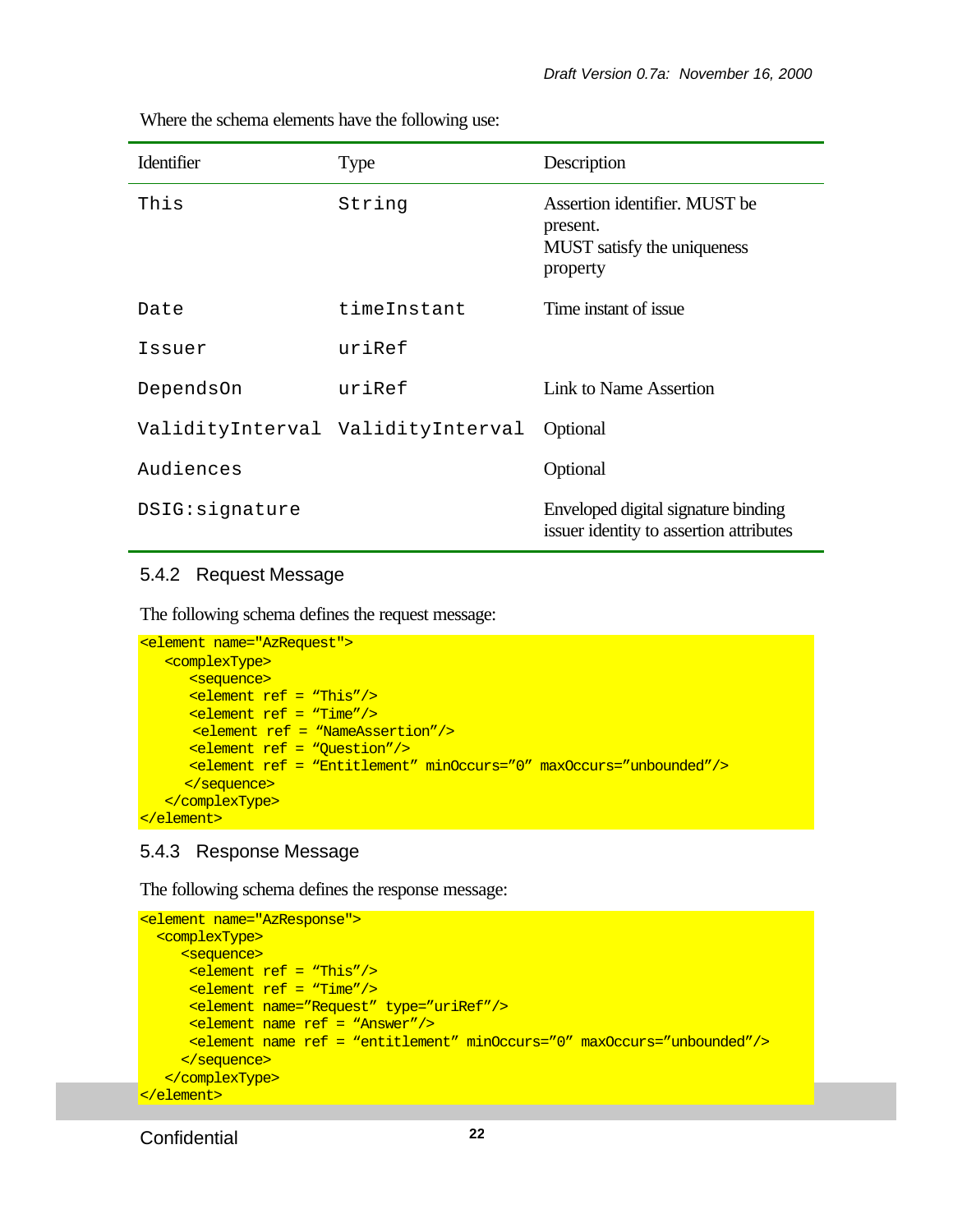#### 5.4.4 ResourceContext

```
<element name="ResourceContext">
<complexType>
    <all>
       <element name="Resource" type="uriReference"/>
       <element name="Method" type="uriReference"/>
  \langleall\rangle</complexType>
</element>
```
Where the sub-elements have the following meaning

| Identifier | Type | Description   |
|------------|------|---------------|
| Resource   | URI  | Resource Name |
| Method     | URI  | Verb          |

#### **5.4.5 AzData**

```
<element name="AzData">
<complexType>
  \leq \leq \leq \leq <any namespace="##other"/>
   </all>
</complexType>
</element>
```
#### 5.4.6 Question

```
<element name="Question">
<complexType>
   <choice>
     <element ref = "ResourceContext">
    <any namespace="##other"/>
   </choice>
   <attribute name="AzModel" type="uriRef" />
</complexType>
</element>
```
#### 5.4.7 Answer

```
<element name="Answer">
<complexType>
   <all>
     <element name="Result" type="ResultCode"/>
     <any namespace="##other"/>
   <all>
   <attribute name="AzModel" type="uriRef" />
</complexType>
</element>
```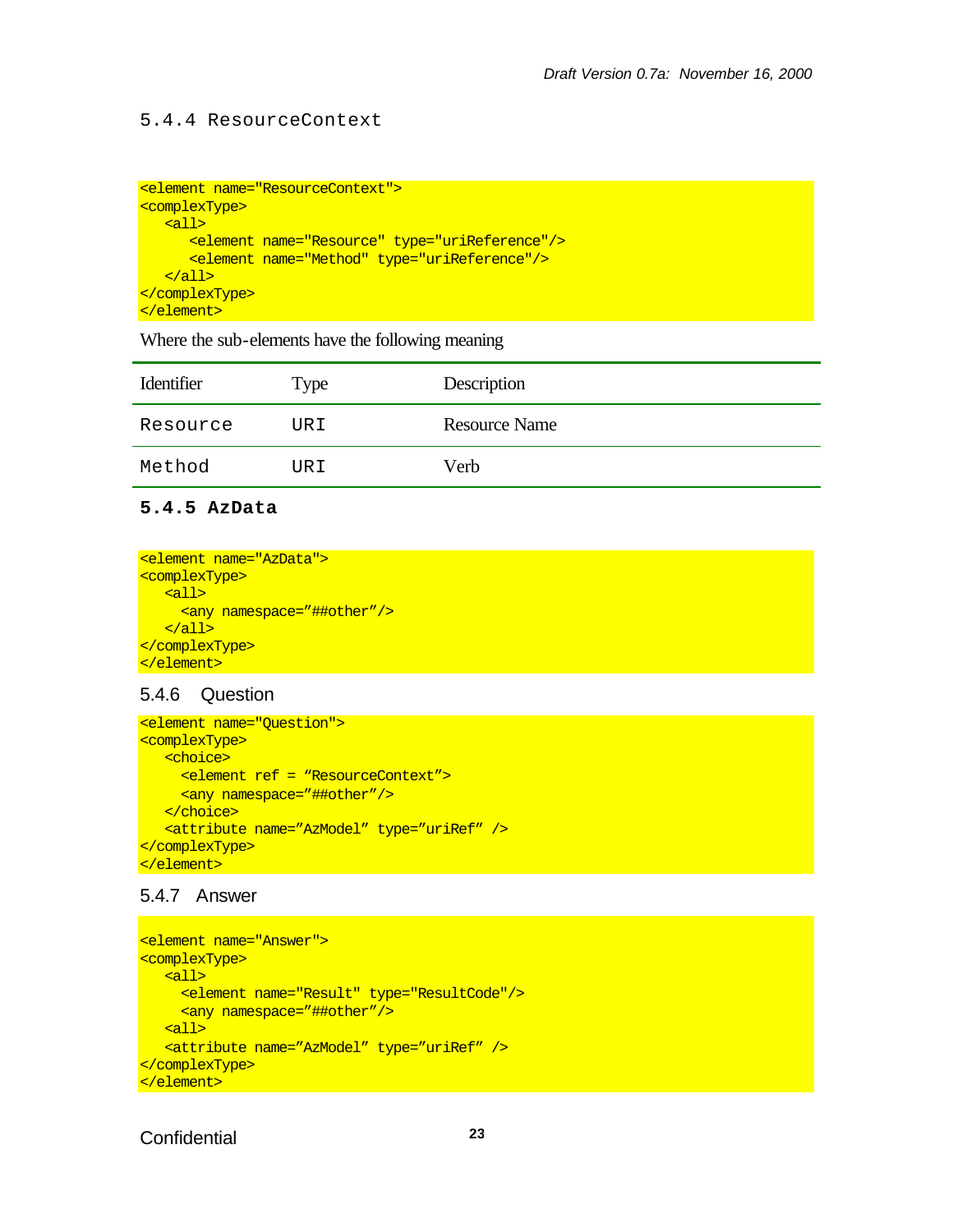## **6 Binding**

#### 6.1 HTTP Binding

In many user-driven scenarios there is a need to communicate security information through HTTP headers as discussed in [User-driven Use-Case]. In such a case, assertions originating from one site may need to be communicated to another site through HTTP headers. As S2ML assertions may be of variable size and HTTP headers are strongly size constrained, this specification describes a system in which *unambiguous references* to S2ML assertions are conveyed through HTTP headers. Using such references sites may retrieve S2ML assertions from other sites through means that lie outside the scope of this specification.

The S2MLheader HTTP header follows the standard HTTP header format as in [RFC2068].

S2MLheader " : " <encrypted-payload>

The encrypted payload is comprised of a reference to a *single* assertion. The payload is constructed in the following manner:

20 octets: *Sender Description Digest* A 20-byte SHA1 hash of the Sender URI 20 octets: *Message Digest* A 20-byte SHA1 hash of contents of <This> element of an assertion.

The payload is encrypted using 128-bit secret key encryption based on the US AES standard.

The encrypting and decrypting cipher is the AES(\*) cipher in CBC mode with 128-bit blocks. Encryption and decryption will use a constant initialization vector of 16 zero bytes. The input to the cipher is a set of three 16-byte blocks formatted from the following concatenated blocks:

4 bytes random header 20 bytes message digest value 20 bytes sender description digest value 4 bytes reserved, must be set to 0, 0, 0, 1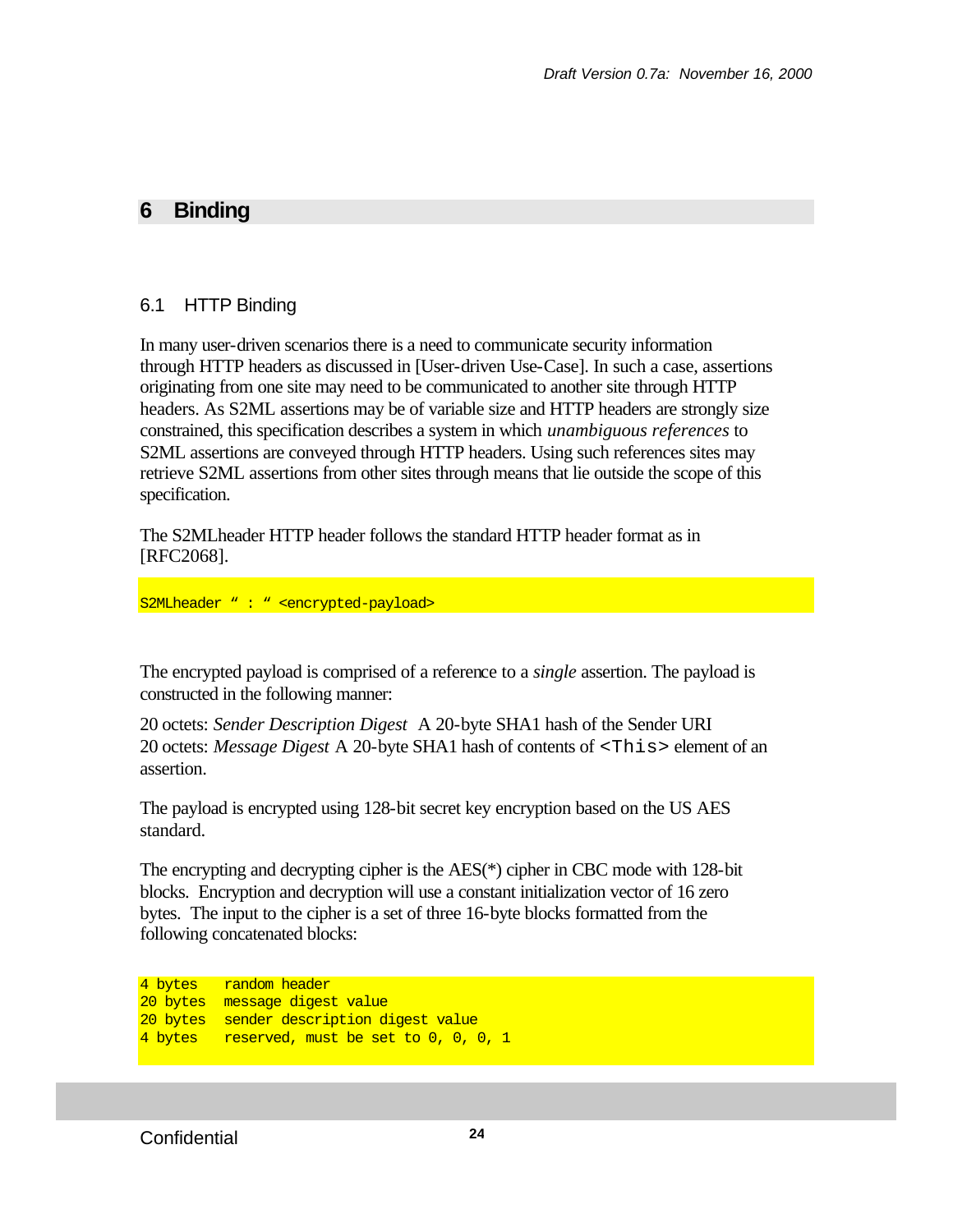The three 16-byte blocks that are output from the AES-CBC-128 cipher form a 48-byte message.

The sending site will store and manage a table of assertions for which references have been exported outside the site. The table is indexed by the Message Digest element of each assertion. The receiving site will decrypt and verify the S2ML header payloads. Based upon the sender description digest, it will contact the sending site and "pull" the relevant assertions.

(\*) At the time of this proposal, the selection of Rijndael as the AES cipher is not yet finalized by NIST.

#### **Security of cipher construction**

Using digest values for the Sender URI and Message fields serves two distinct purposes. The primary purpose is to create a unique handle for these fields, where it is not feasible for anyone to construct another field value that hashes to the same digest value. The SHA1 hash function is suitable to achieve this cryptographic property. The secondary purpose of the digest value is as a database lookup key. SHA1 is certainly more than sufficient for this purpose.

A standard cryptographic envelope using a 128-bit key would expand the message by at least 32 bytes, including a 16-byte initialization vector (IV) and a 16-byte message authentication code. In contrast, our cipher construction is optimized to save a few bytes, at the expense of some (perhaps torturous) analysis. The cipher text is only 8 bytes larger than the clear text, where 4 bytes act as a crude message authenticator, and another 4 bytes act as a simple message obfuscator. While this construction does give us full 128 bit privacy protection, it does not strongly authenticate the message, nor does it strongly guarantee that two identical plain texts won't appear as equal. The rest of this section explains why we can "get away" with this.

We have no compelling need for strong message authentication, because it is impossible to create a valid forged message through cipher-text manipulation. This is guaranteed because our plaintext consists only of cryptographic digests.

Similarly, while we enjoy the benefits of 128-bit message privacy, we have no particularly strong need to prevent enemies from detecting that two enciphered messages correspond to identical plain text. Sure we'd like to hide this fact, but if one can tell with a one in 2^32 chance that two plaintexts are equal, this is not a major threat. Simple traffic analysis will almost certainly pose a much greater threat.

So, of the 8 extra bytes, 4 are set to zero, and used to provide a weak form of message authentication, which is largely used to detect accidental corruption. Another 4 bytes are used to provide a random message ID, which provides for a reasonable level of information hiding in this application.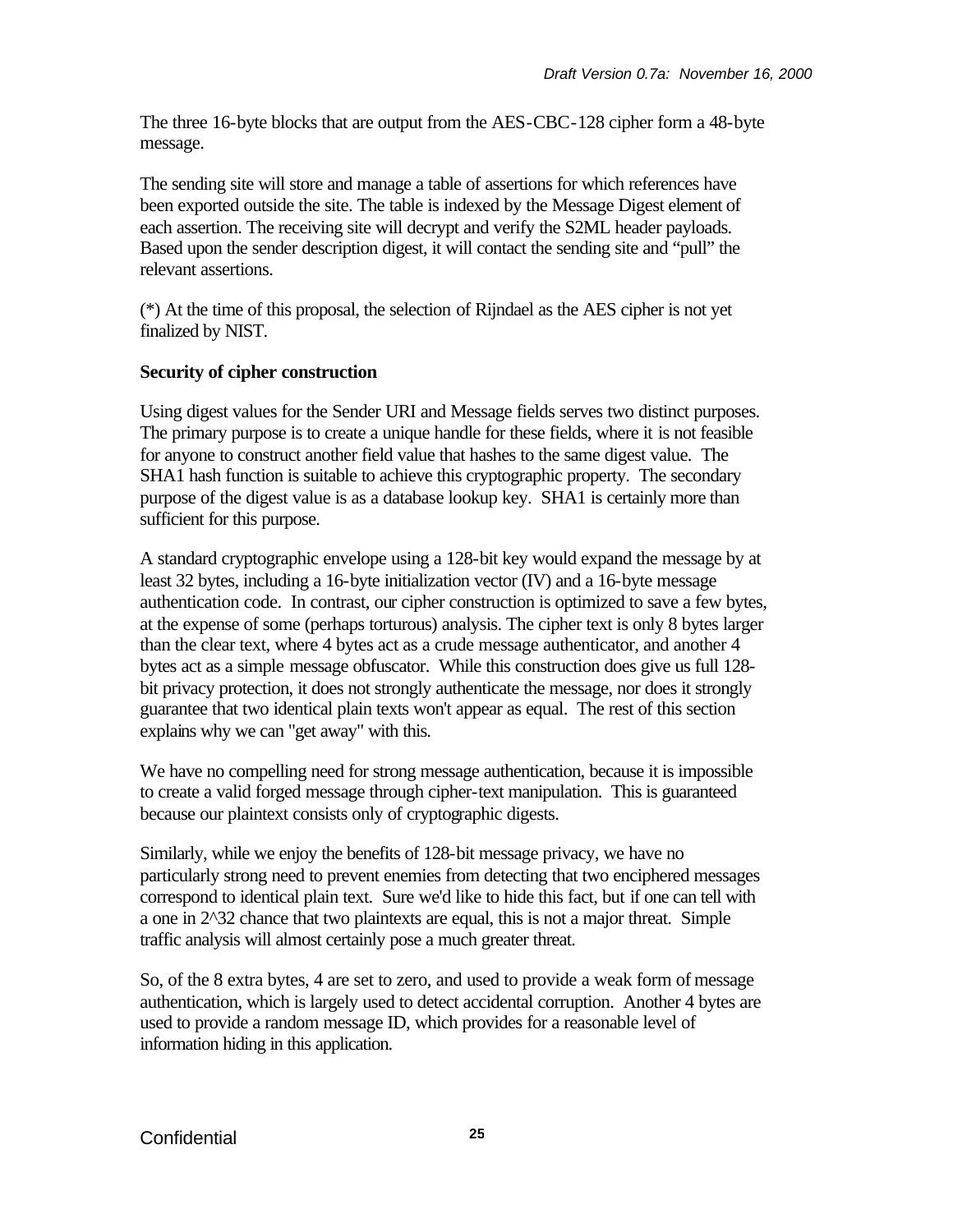Note that of the two digest values, we place the message digest first, since it will be varying much more than the Sender URI digest, and thus offer added protection against an enemy occasionally noticing that two messages are the same. If the Sender URI was positioned first, one might see with a 1/2^32 chance, that two different messages came from the same sender, regardless of the whether the message itself was distinct.

Also note that the value of the last byte is "1" to be compatible with standard message padding schemes (=== name them), which require at least one padding byte to be present.

## 6.2 MIME Binding

MIME and particularly Multipart-MIME are very commonly used in XML messaging systems. Hence, a S2ML document instance can be packaged into various MIME based enveloping schemes, including S/MIME which supports multipart/signed content types.

The purpose of the following discussion is to specify how S2ML documents instances can be applied into a MIME messaging protocol. However, this discussion is independent of the specific MIME messaging protocol used. Our viewpoint is that the S2ML MIME binding should provide a reasonable "default" binding for messaging based on MIME packaging. Individual messaging frameworks may provide more specific ways to include S2ML fragments and assertions.

Hence, in the process of this discussion we note what is required and what is optional from the standpoint of consistently publishing, processing, and incorporating S2ML documents into a MIME message processing system, e.g., used in a B2B messaging protocol.

## **Requirements for Multipart MIME Packaging**

#### Use of multipart/mixed

 S2ML documents such a Credential, Identity Assertions, and Entitlement can be packaged using MIME *multipart/related* into a single MIME package. This security document can be included into a *multipart/mixed* envelope as a MIME part or as an attachment;

#### - **Encryption**

The S2ML document may be optionally encrypted if S/MIME enveloping (is employed) using *application/pkcs7-mime* content-type. E.g., the Credential document that includes login password may need to be protected over insecure transports. Entitlement information may also need to be protected if it is being processed over multiple sites over varying transport protocols.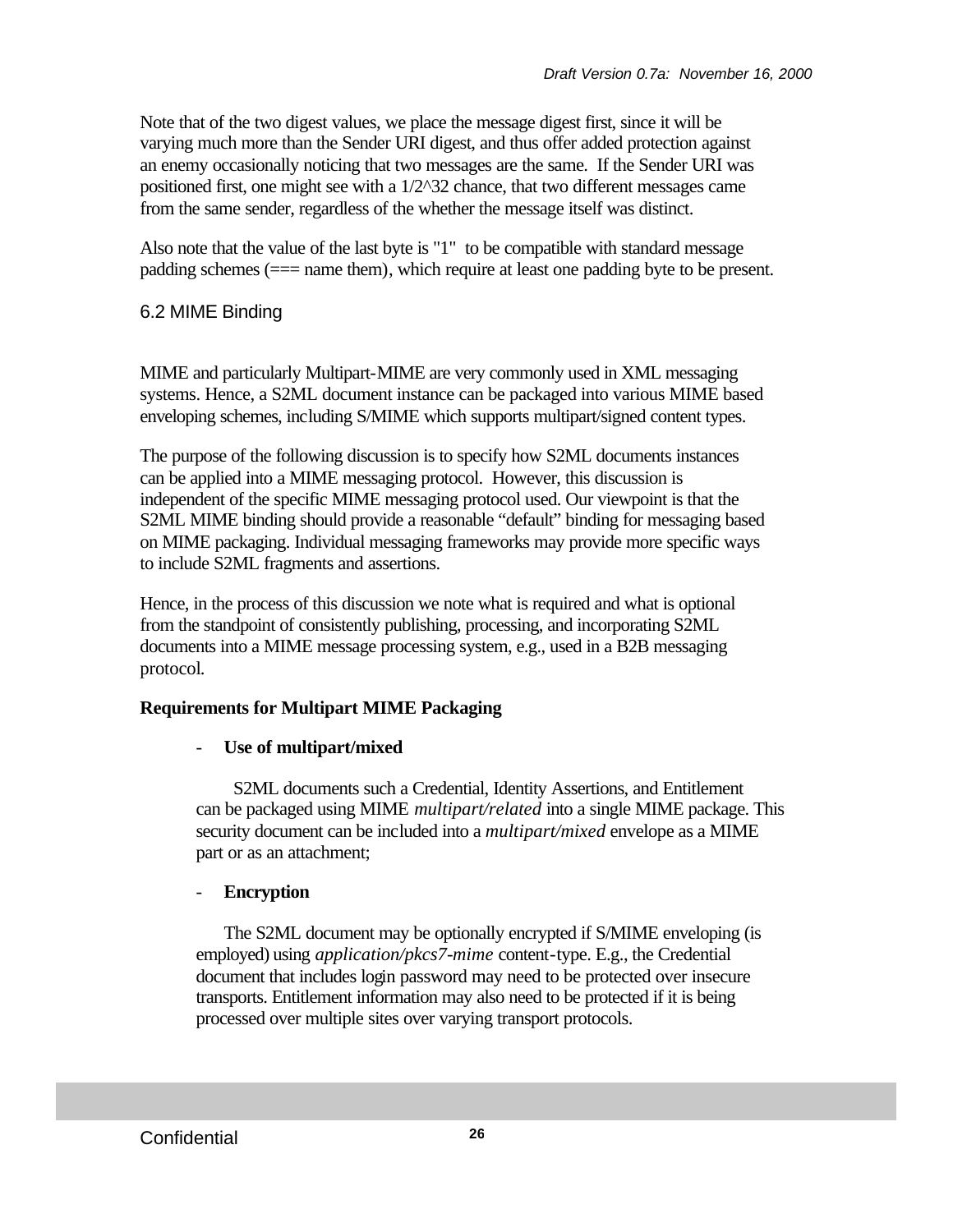#### - **Signed S2ML Documents**

Since XML DSig will be employed to sign and endorse the S2ML document instance, it is not required that S2ML parts in a MIME envelope be additionally signed.

## **Logical Schema for Packaging S2ML in a MIME Message**

#### **6.1.1 MIME Header**

| <b>Header</b><br><b>Component</b> | <b>Description</b>                    |
|-----------------------------------|---------------------------------------|
| Header attributes                 | <b>MIME</b> Message Header properties |

## **6.1.2 S/MIME Message Top-level Signature Block**

There is a need to package the message payload and the S2ML Security Documents that have been created as a result of a successful validation of the message originator and/or the message. The specific packaging structure is beyond the scope of S2ML specification since it depends on the messaging protocol. However, in all messaging protocol cases, we want to make sure that the business document(s) (i.e., message payload) is linked with the S2ML security assertions generated by the security serviice provider.. There are a number of ways this can be accomplished and the corrrect packaging approach depends on the specific messaging protocol employed.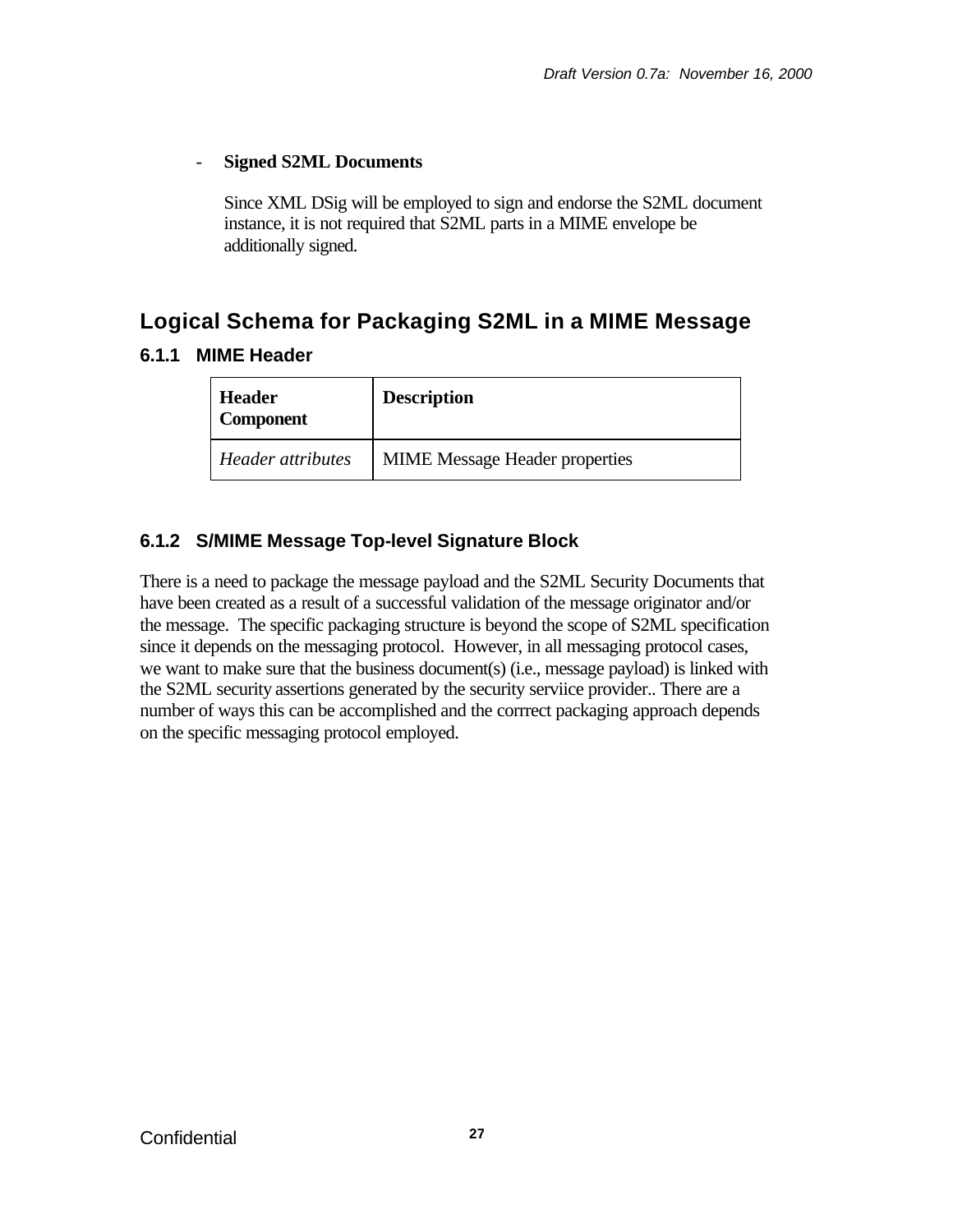Here we demonstrate an example of packaging the S2ML Security Documents Block with the message payload via a top-level message signature generated over the multipart/related S2ML Security Documents and message payload parts.

| <b>Signature Component</b>      | <b>Description</b>                                                                                                                                                                                                                                                                                                                                                                                                                                |
|---------------------------------|---------------------------------------------------------------------------------------------------------------------------------------------------------------------------------------------------------------------------------------------------------------------------------------------------------------------------------------------------------------------------------------------------------------------------------------------------|
| Signature                       | Generated using the private signature key of the<br>some trusted party (and/or message over both the<br>S2ML Security Documents Block and the message<br>payload. The purpose of the outer signature is to<br>ensure that the Name assertion and any<br>entitlements associated with message originator<br>are combined with the original message payload<br>such that no intermediary party can replace the<br>original S2ML security properties |
|                                 | (e.g., during message transmissions) with a false<br>set of S2ML documents. Note: This signature<br>block may be optional for some messaging<br>protocols since 1) their will be transmission<br>security (e.g., SSL) and 2) their will be a signature<br>on each S2ML document by a trusted security<br>provider that authenticates the message which may<br>be sufficient in some messaging apps.                                               |
| Signature Format                | multipart/signed                                                                                                                                                                                                                                                                                                                                                                                                                                  |
| <b>Public Certificate Chain</b> | The public certificate corresponding to the end-<br>entity that is signing the message containing both<br>the S2ML Security Documents and original<br>message payload. The first certificate in the chain<br>is the actual public identity of the originating<br>party; the rest of the chain elements are used to<br>establish trust . e.g., trusted third party CA.                                                                             |

## **6.1.3 S2ML Security Documents Block**

The message authentication service provider will typically generate one or more S2ML documents which will represent the following types of security information:

- application authentication information, i.e., Credential of the message originator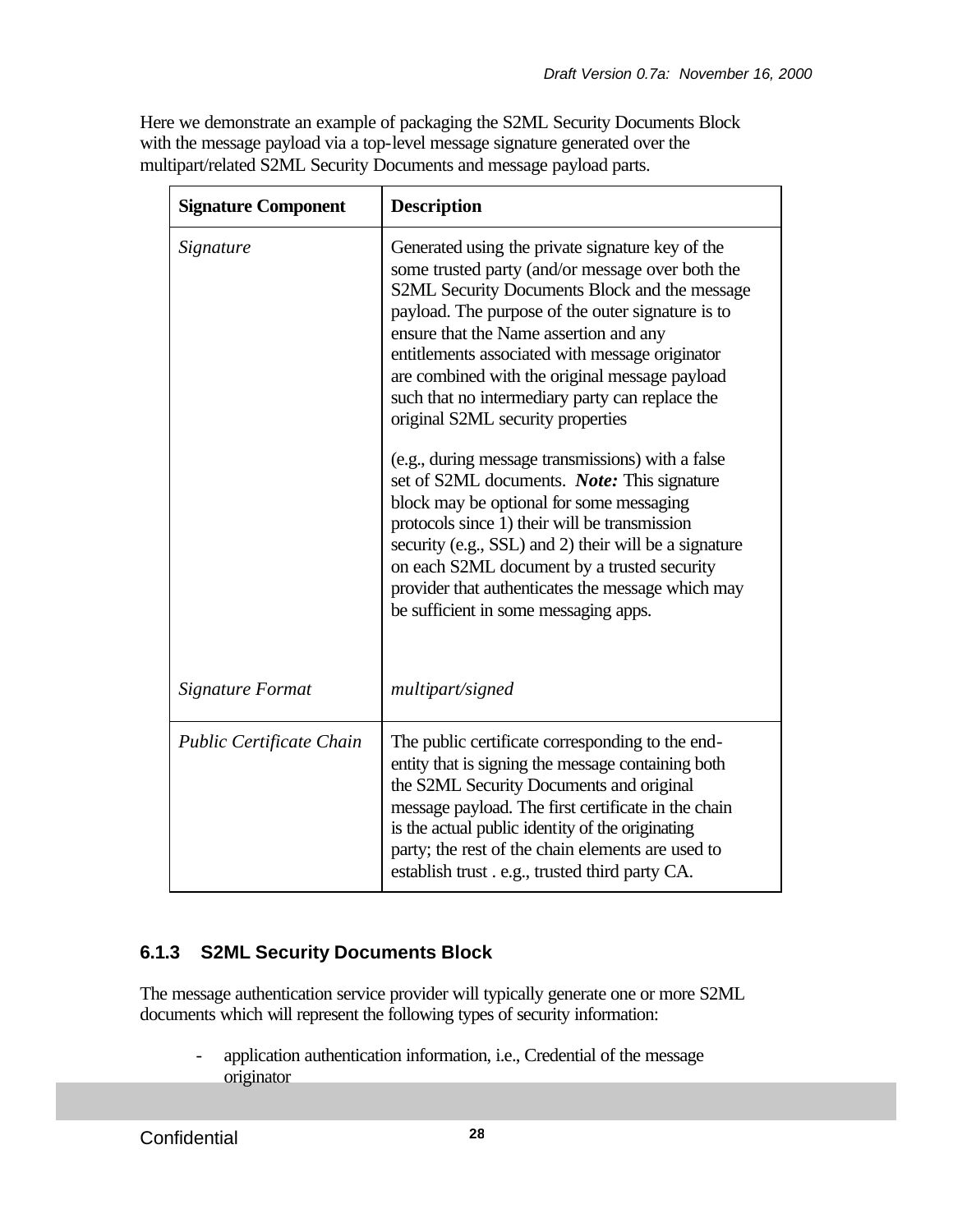- authenticated identity of the message originator, i.e., name assertions created/endorsed by a trusted security service provider;
- entitlements associated with the message originator, e.g., access rights or membership domain that are validated/endorsed by a security service provider;

The Credential document is always created and included into MIME message package by the message oroginating party. The Name assertion and any entitlements are included into the MIME message by a trusted security service provider that manages authentication and authorizations services. The messaging application will package these elements together into a *multipart/mixed* part of the MIME message envelope such that:

## - **Name Assertions Linked with Entitlement** *(REQUIRED)*

Name assertion document is always linked with their corresponding one or more Entitlement

assertions documents;

#### **- S2ML Security Documents Block is Protected** *(OPTIONAL)*

Signing the S2ML security block will ensure that this part is not tampered with; for example, to ensure that none of the entitlement documents are discarded. This will be highly useful if there is no transmission-level security and/or there are multiple message processing parties involved in the B2B transaction.

| S2ML<br><b>Component</b>                      | <b>Description</b>                                                                                                  |  |
|-----------------------------------------------|---------------------------------------------------------------------------------------------------------------------|--|
| Credential/Name<br>Assertion/Entitlem<br>ents | The S2ML document instance (of content type)<br><i>text/xml</i> ) is part of a <i>multipart/mixed</i> message part. |  |
| Content Type                                  | Multipart/mixed                                                                                                     |  |
| <b>Encrypted S2ML</b><br>Envelope             | The S2ML document instance will be optionally<br>encrypted with the public key of the receiving<br>party.           |  |
| Content Type                                  | The resulting packaged in an <i>application/pkcs7</i> -<br><i>mime</i> envelope layer.                              |  |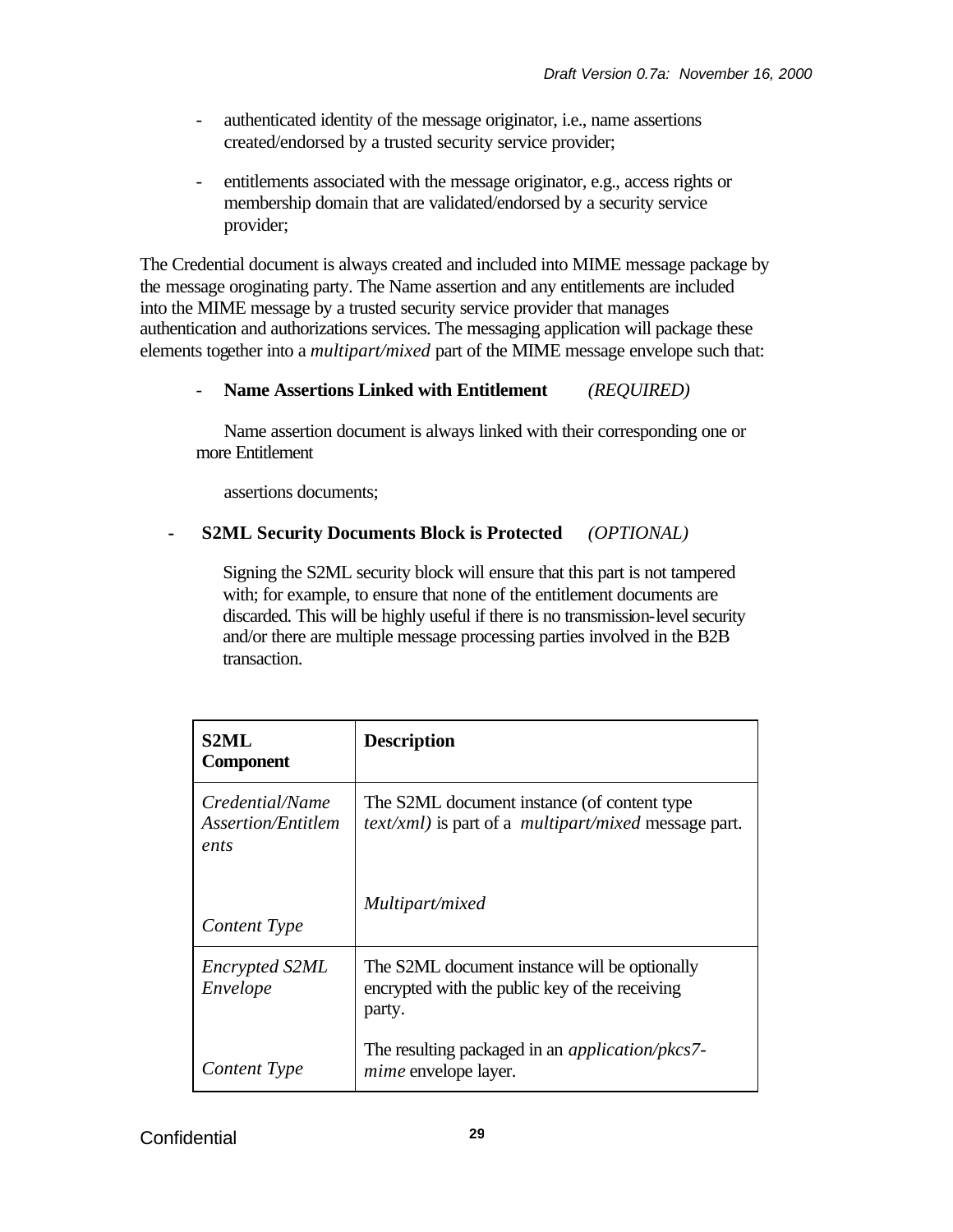| Signed and<br>encrypted S2ML<br>documents | The S2ML Security Documents Block may also<br>optionally be signed. <i>Note:</i> The entity signing the<br>S2ML Security Document block maybe distinct<br>from the entities that have signed the name and<br>entitlement assertions. E.g., this signature may be<br>the messaging application that uses the security<br>services that validated/created the S2ML<br>documents. |
|-------------------------------------------|--------------------------------------------------------------------------------------------------------------------------------------------------------------------------------------------------------------------------------------------------------------------------------------------------------------------------------------------------------------------------------|
| Content Type                              | The resulting MIME content type application/pkcs7<br>signature.                                                                                                                                                                                                                                                                                                                |

#### **6.1.3.1 Example of S2ML Security Documents Block**

```
Multipart/MIXED;,,,,; boundary="xxxxxxxxx"
```

```
-"xxxxxxxxxxxxxx"
```
Name-Assertion Document

```
 -"xxxxxxxxxxxxx"
```
Entitlement-Document #1

-"xxxxxxxxxxxxx"

Entitlement-Document #1

-"xxxxxxxxxxxxx"

## **6.1.4 Encrypted/Signed Payload Block**

| <b>Payload</b><br><b>Component</b> | <b>Description</b>                                                                                                                 |
|------------------------------------|------------------------------------------------------------------------------------------------------------------------------------|
| Payload                            | Payload components refer to the primary                                                                                            |
| component                          | message body.                                                                                                                      |
| <b>Encrypted Payload</b>           | The payload will be optionally packaged in an                                                                                      |
| Envelope                           | application/pkcs7-mime envelope layer.                                                                                             |
| Signed and<br>encrypted payload    | The payload can also optionally be signed and the<br>resulting envelope is of the MIME content type<br>application/pkcs7-signature |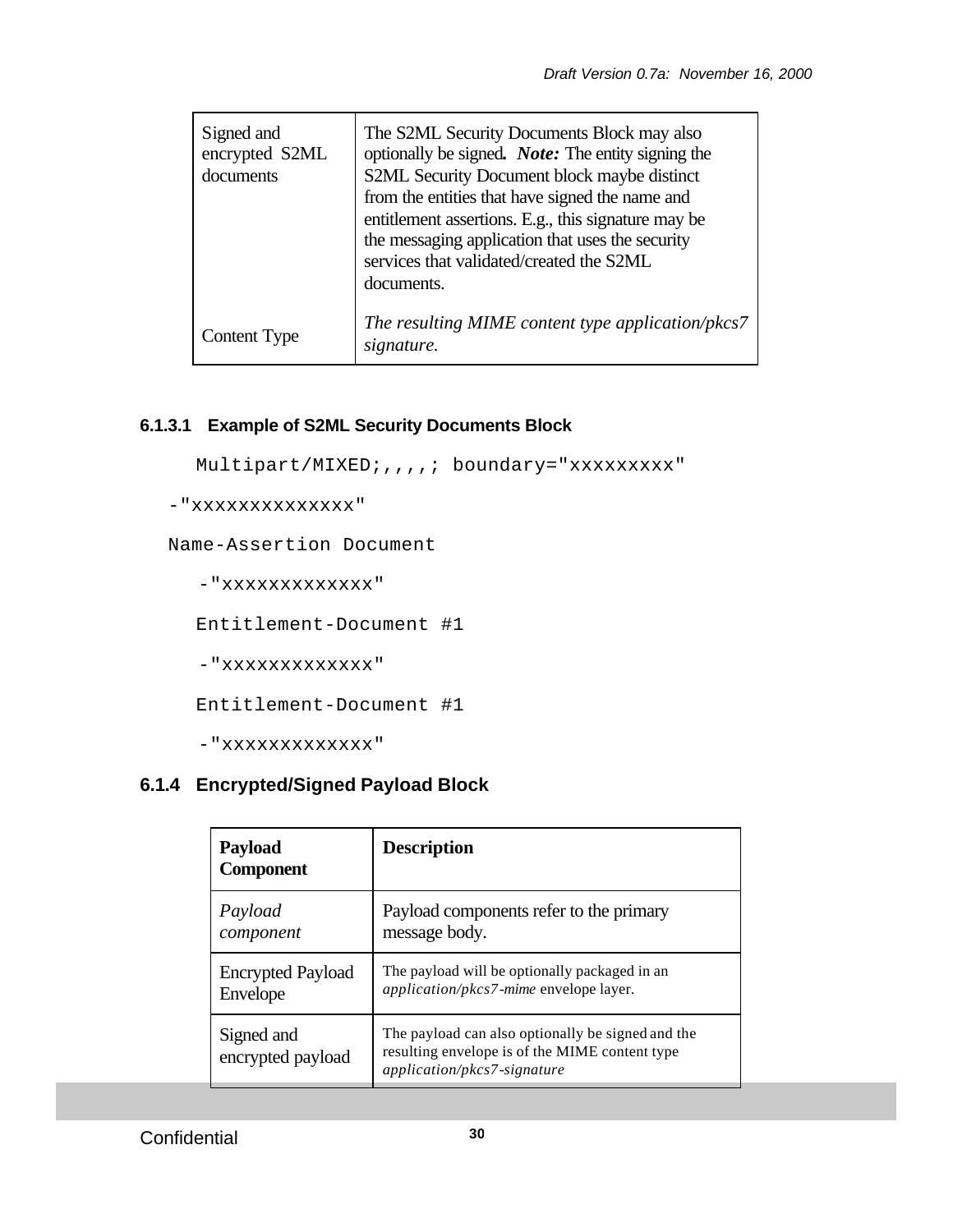#### 6.2 ebXML Binding

**TBD** 

6.3 SOAP Binding

Binding Notes:

- It is up to the application about whether the 'mustUnderstand' attribute will be applied to the headers.

- It is up to the application about whether the 'Actor' attribute will be applied to the headers.

- All entries in the Header MUST be namespace qualified (requirement of SOAP 1.1)

- Until XML encryption standard becomes available, no standard technique is available to precisely to encrypt the S2ML headers. However, the entire SOAP message can be placed in MIME packaging and S/MIME technology utilized for encryption.

```
* Passing around IdentityAssertion and Entitlement:
<soap-env:Envelope
  xmlns:soap-env="http://schemas.xmlsoap.org/soap/envelope/"
   soap-env:encodingStyle="http://schemas.xmlsoap.org/soap/encoding/">
   <soap-env:Header>
     <s2ml:NameAssertion xmlns:s2ml="http://ns.s2ml.org/S2ML" />
     <s2ml:Entitlement xmlns:s2ml="http://ns.s2ml.org/S2ML" />
     <s2ml:Entitlement xmlns:s2ml="http://ns.s2ml.org/S2ML" />
   </soap-env:Header> 
   <soap-env:Body>
     <message_payload/>
   </soap-env:Body>
</soap-env:Envelope>
```
#### **7 Conformance**

Four levels of conformance are defined:

- 1. A security system is a **consumer** of S2ML it can provide authorization decisions based on name assertions and entitlements generated elsewhere.
- 2. A security service which is a S2ML consumer may also provide an S2ML conformant authorization service. This type of service cannot create any entitlements, but can read name assertions and entitlements (**Read-only S2ML Az**) and determine their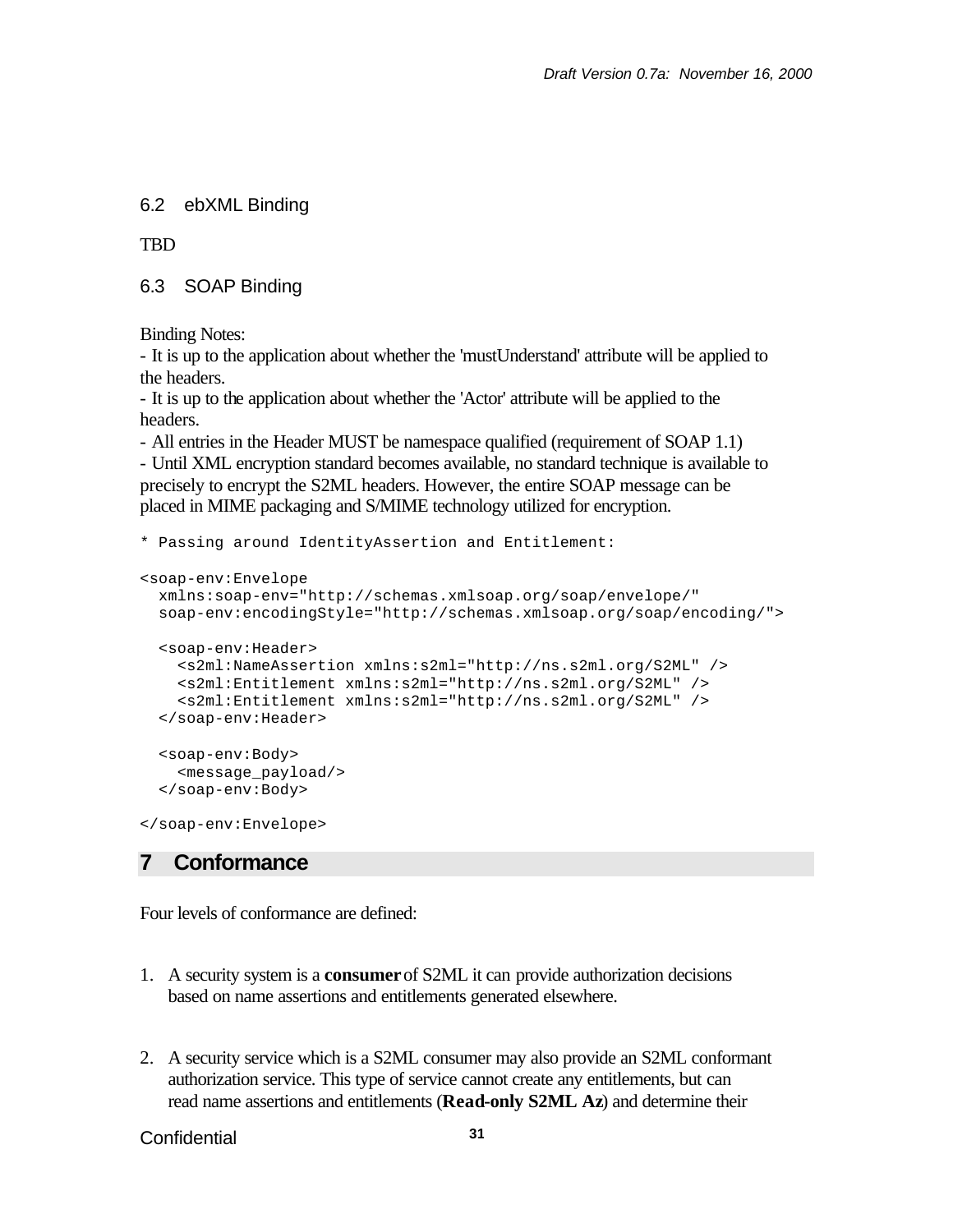validity.

- 3. A security system is a **consumer** and **producer** of S2ML if it can both produce and consume name assertions and entitlements.
- 4. A security system which is a S2ML consumer-producer may also provide a S2ML conformant authentication or authorization service (**S2ML Auth, S2ML Read-Write Az**).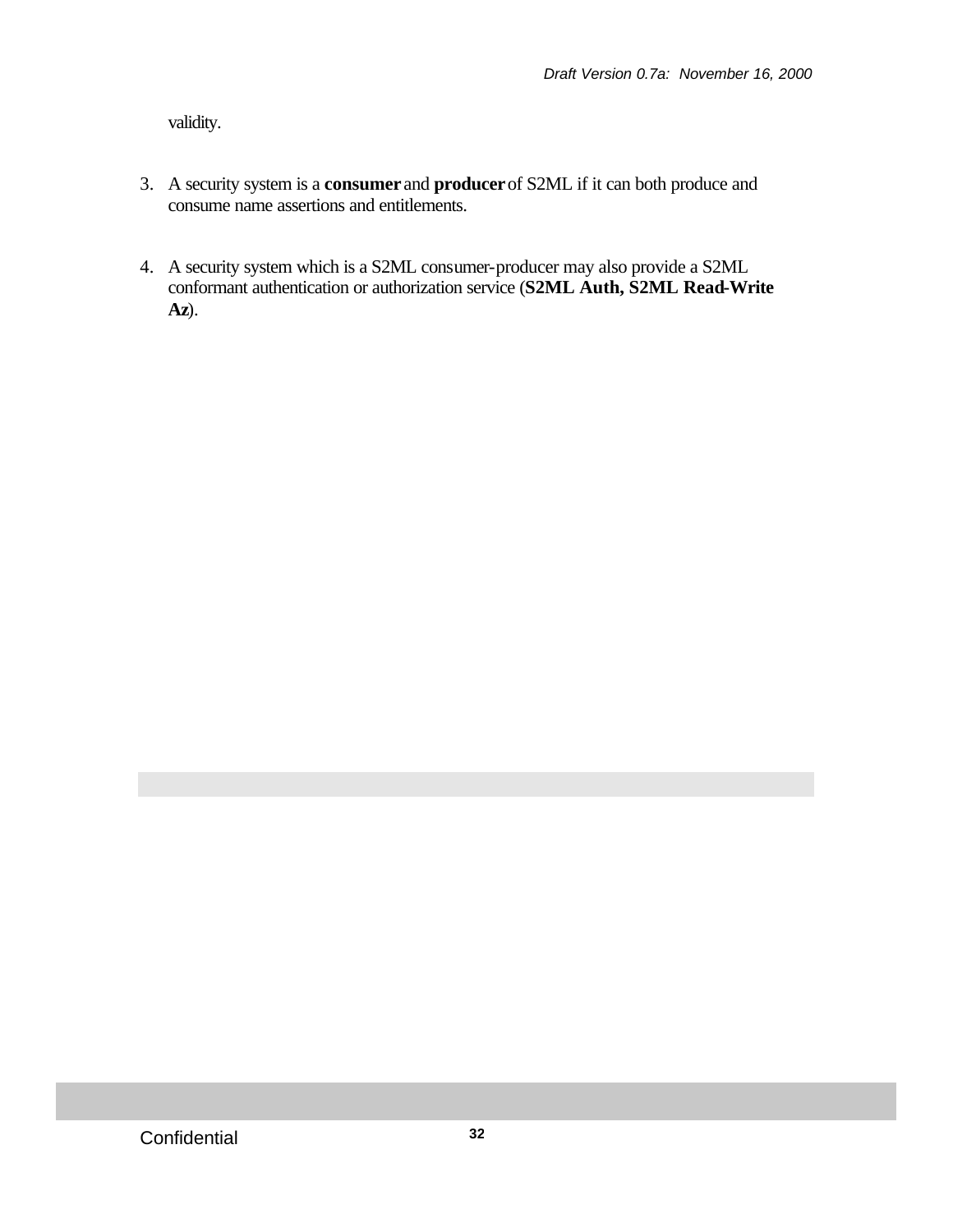## **Appendix A URI Equality: Lexical Comparison**

The equality function used on URIs is strictly lexical and are applied *without reference* to the semantics of the underlying URI name space. The rules for lexical comparison of URIs described here differ in some respects to the rules for semantic equivalence of URIs specified in RFC 2396 [RFC2396].

Use of lexical comparison functions ensures that the comparison functions are defined even though the application may not understand the resolution semantics of the underlying name space. The complexity of client implementations is reduced through application of the following rules:

- The forward slash character '/' is *always* interpreted as a separator for different levels in the name space hierarchy. No other character is interpreted as a separator.
- Comparison is always performed within the ASCII character set encoding of the URI.
- Characters describes as escaped, reserved and unreserved in RFC 2396 are always regarded as being so.

RFC 2396 defines rules for semantic equivalence of URIs. To simplify client implementation the following forms of URI are differentiated:

• A URI that specifies the default port explicitly is NOT equivalent to a URI that specified the default port implicitly (i.e.  $http://site.test/$  is distinct from http://site.test:80/).

Differentiating between explicitly and implicitly defined port numbers ensures that lexical comparison is consistent even though a client may not understand the resolution semantics of a URL scheme.

The following forms of URI are never differentiated:

- A URI that does end in a forward slash character '/' is directly equivalent to the same URI with a slash character appended at the end.
- A URI in which a character is escaped is directly equivalent to one in which the character is not escaped. Where more than one means of character escape is defined for the same character no distinction is made on the basis of the escape mechanism chosen.

Applying these rules the following URIs are not differentiated.

http://site.test/my+resource http://site.test/my%20resource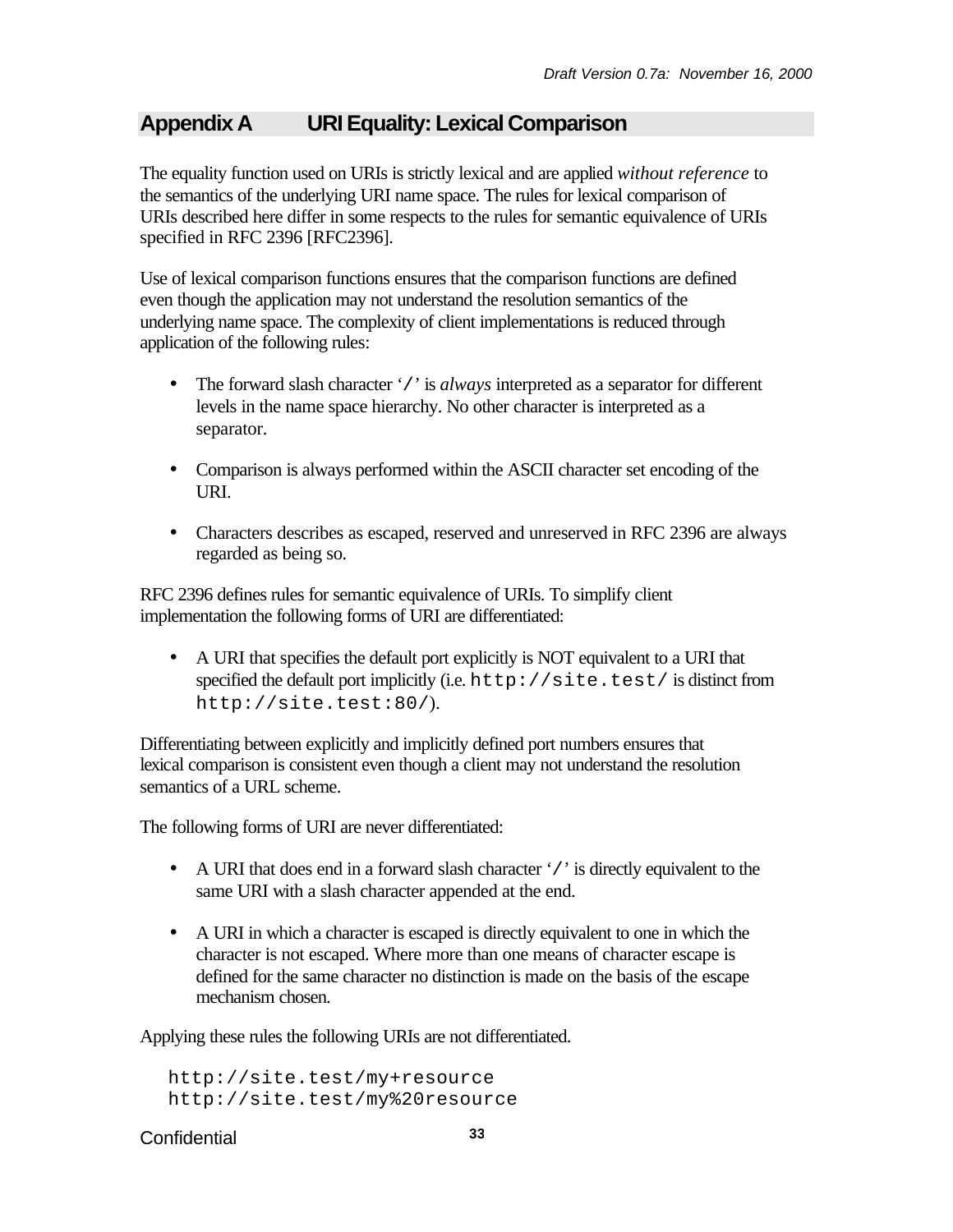```
http://site.test/my+resource/
http://site.test/my%20resource
```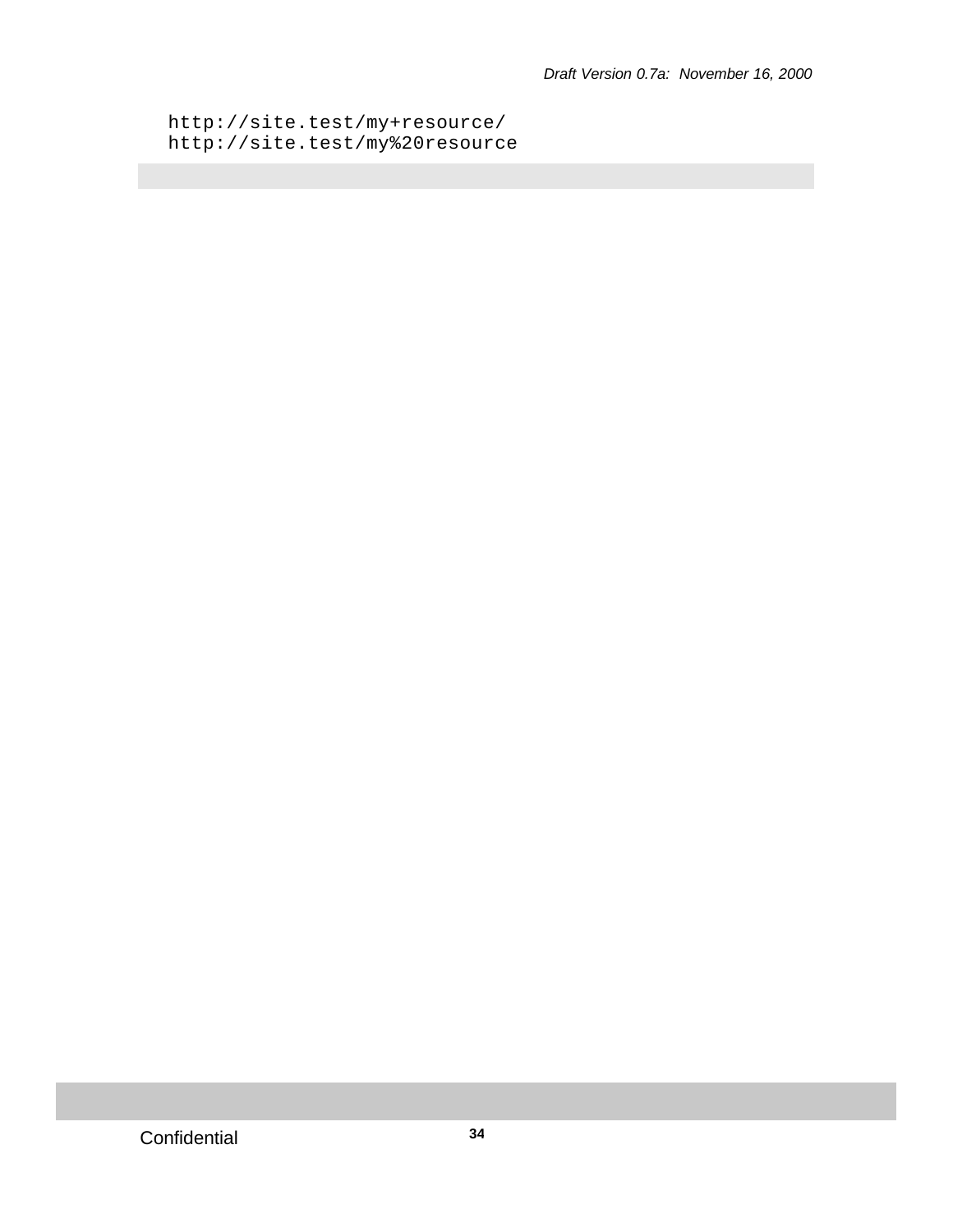## **Appendix B: Securing a Multi-Step Transaction**

In this example, we follow a multi-step transaction which may involve one or more enterprises. A subject is interacting with a commerce engine so as to complete some business transaction. The commerce engine further interacts with finance and fulfillment servers for sub-parts of the transaction. Each server may be located in a different enterprise or within a different administrative area within a single enterprise. A single remote Auth server is utilized for authentication; multiple authorization servers are utilized for checking subject authorization.



S2ML Request - Response

WORK THROUGH THE FLOW ---- TBD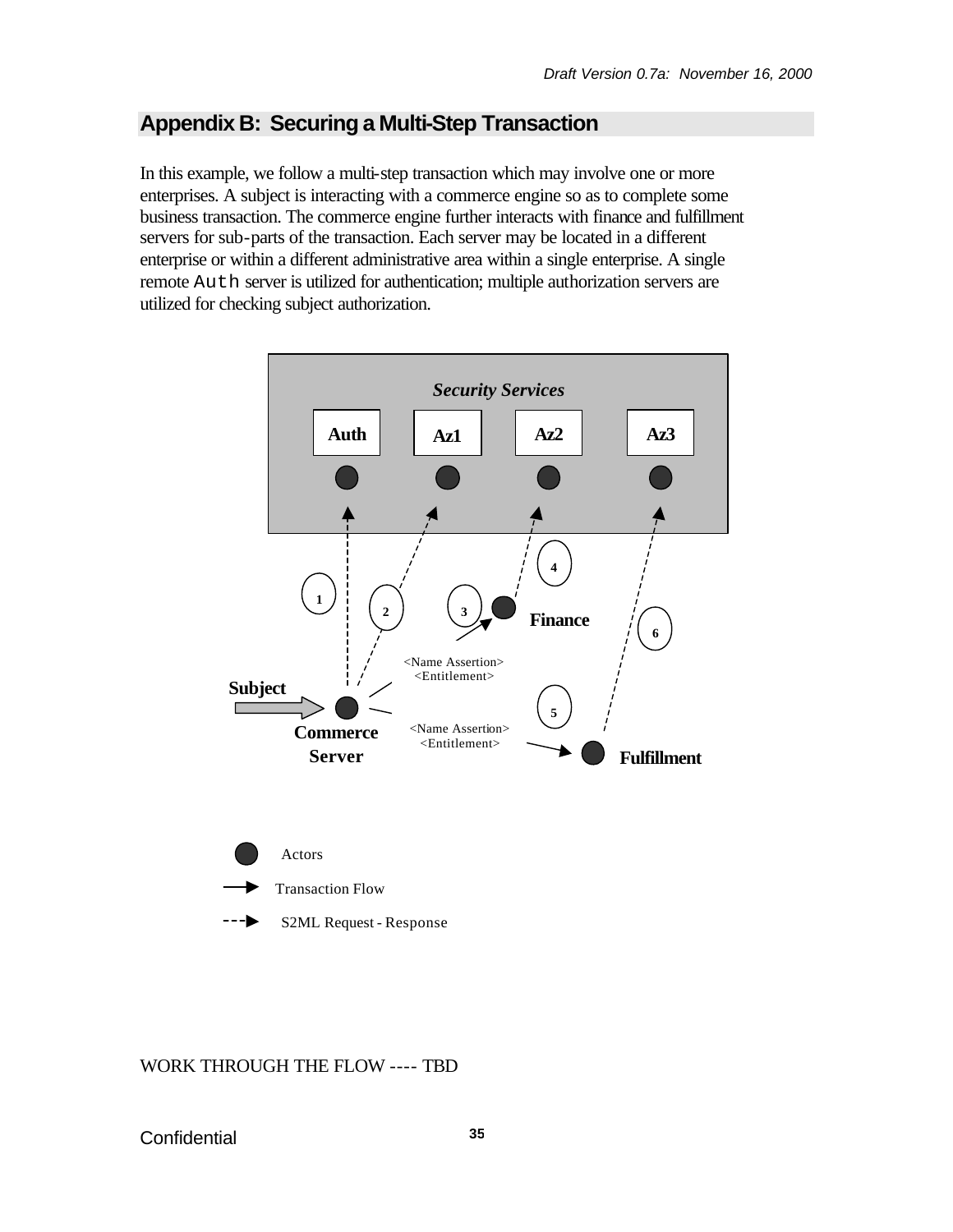## **Appendix C References**

- **[RFC2396]** T. Berners-Lee, R. Fielding and L. Masinter. *Uniform Resource Identifiers (URI): Generic Syntax* RFC 2396, August 1998, Internet Engineering Taskforce. http://www.rfceditor.org/rfc/rfc2396.txt.
- **[XML-SIG]** D. Eastlake, J. R., D. Solo, M. Bartel, J. Boyer , B. Fox , E. Simon. *XML-Signature Syntax and Processing*, World Wide Web Consortium. http://www.w3.org/TR/xmldsig-core/
- **[XML-Schema1]** H. S. Thompson, D. Beech, M. Maloney, N. Mendelsohn. *XML Schema Part 1: Structures*, W3C Working Draft 22 September 2000, http://www.w3.org/TR/xmlschema-1/
- **[XML-Schema2]** P. V. Biron, A. Malhotra, *XML Schema Part 2: Datatypes*; W3C Working Draft 22 September 2000, http://www.w3.org/TR/xmlschema-2/
- **[X.509]** rfc2253 Lightweight Directory Access Protocol (v3): UTF-8 String Representation of Distinguished Names